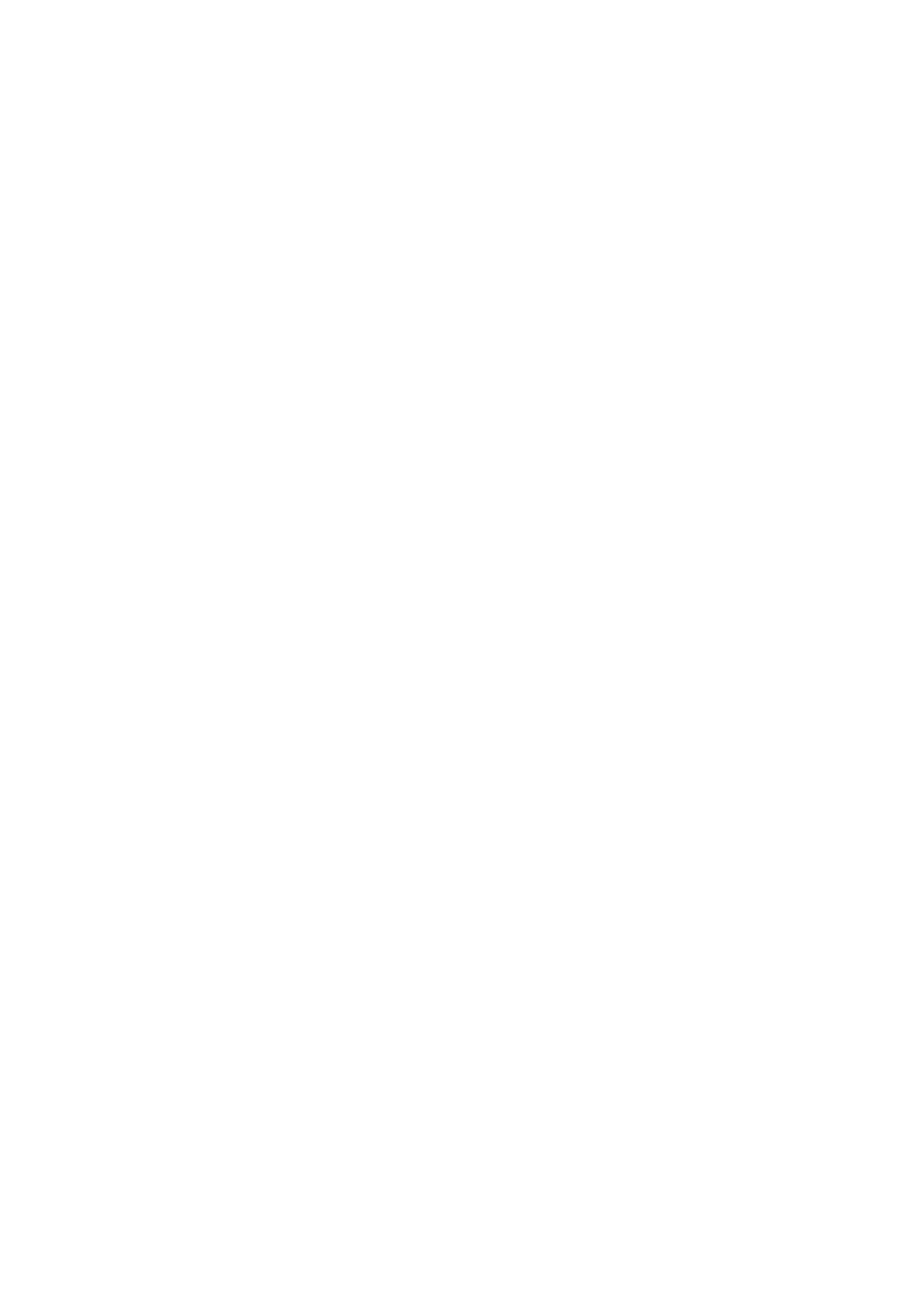### **Kuwaiti Women's Cultural Beliefs about Antenatal Physical Activity Behavior**

### **Dr. Maha Mashary**

## **Abstract**

The antenatal period is considered a vital life stage for both the mother and the fetus in terms of well-being and health outcomes. Physical activity and regular exercise during this period are recommended under medical supervision. This is a descriptive cross-sectional study that intends to examine common cultural beliefs about daily lifestyle habits during the antenatal period among Kuwaiti women who have previously conceived from a medical anthropology perspective. A structured questionnaire containing two sections (socio-demographic data, lifestyle behaviors, and a physical activity practice scale) with a total of 38 items was distributed via nonrandom opportunistic sampling to 619 Kuwaiti women. SPSS (version 25.0) was used for the data analysis. The data showed a statistically significant relationship between participants' age, religious affiliation, ethnic background, and cultural beliefs about daily lifestyle habits and physical activity practice during the antenatal period  $(P< 0.05)$ . Respondents' socio-demographic characteristics should be taken into account when planning for effective maternal exercise interventions during pregnancy that seek to turn traditional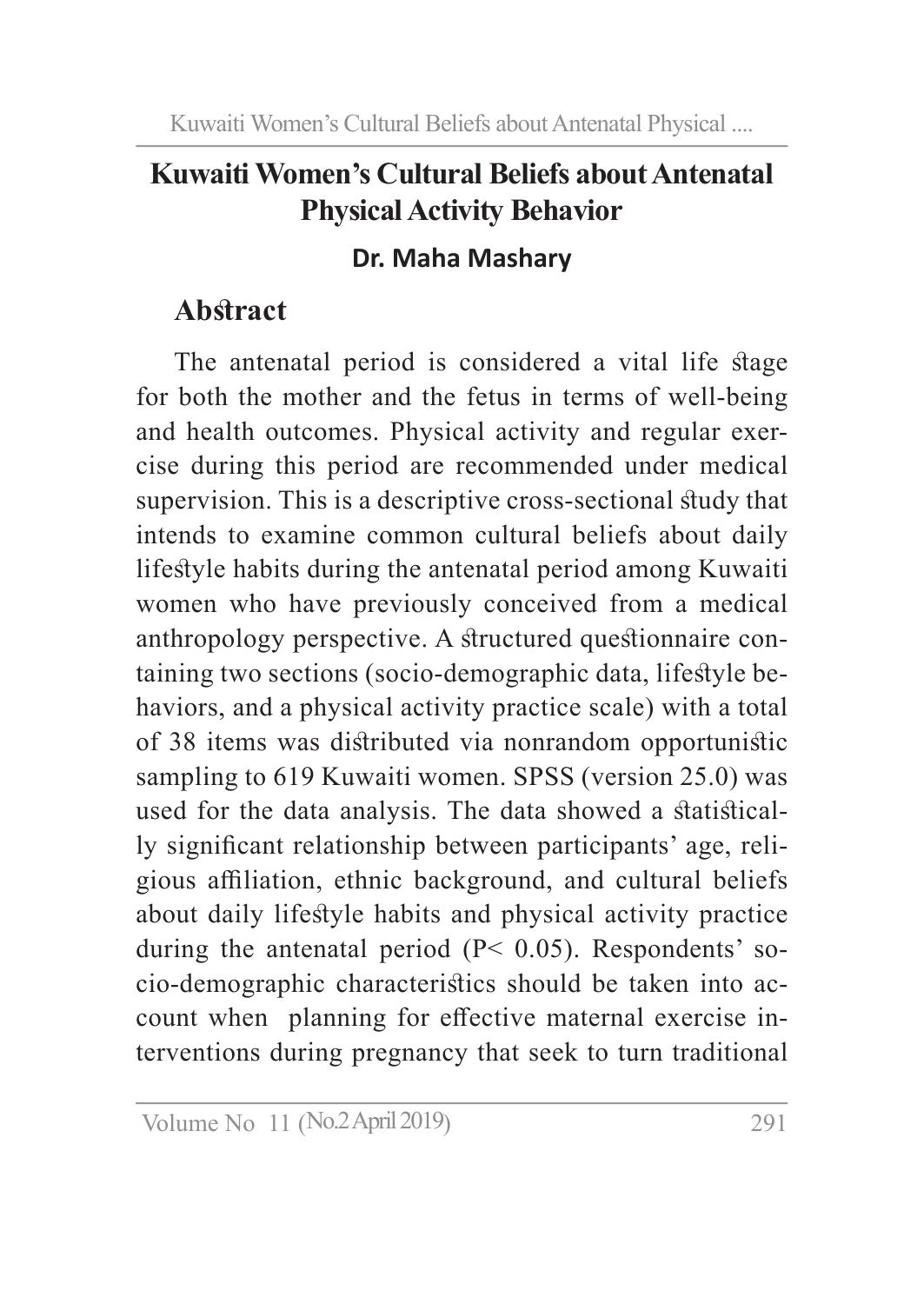beliefs about daily life activities during the antenatal period into healthy lifestyle activity patterns.

**Keywords:** Beliefs, Antenatal period, Physical activity, Kuwaiti women, Medical anthropology.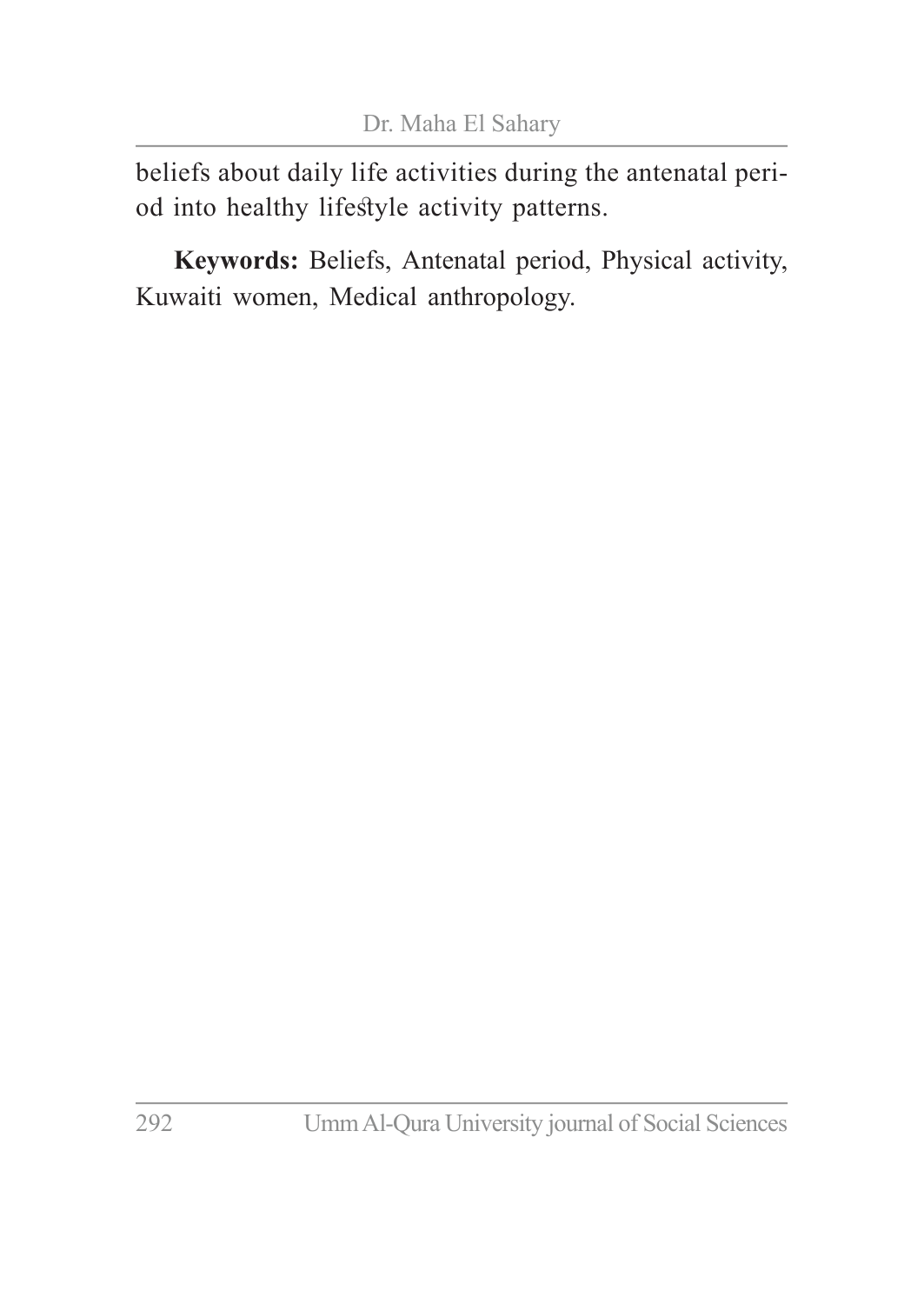## المعتقدات الثقافية للمرأة الكويتية حول السلوك المرتبط بالنشاط البدني لمرحلة ما قبل الوالدة د. مها مشاري

**امللخص:**

تعتبر فـترة مـا قبـل الـولادة مرحلة حيويـة لـكل مـن الأم والجنـين مـن حيـث الحالـة الصحيـة والنتائج الصحية لكليهما، حيث تُنْصَحُ خلال هذه الفترة، وتحت إشراف طبي المرأة الحامل<br>. مبمارسـة النشـاط البدين، واالنتظام ابلتمارين الرايضية. الدراسـة احلالية عبارة عن دراسـة مقطعية ووصفيـة هتـدف إىل قيـاس املعتقـدات الثقافيـة الشـائعة حـول فـرة مـا قبـل الـوالدة بـن النسـاء الكويتيـات، الـايت سـبق هلـن احلمـل مـن خـال اسـتخدام منظـور األنثروبولوجيـا الطبيـة. أداة الدراسة الرئيسة هي الاستبانة المكونة من عنصرين: (البيانات الاجتماعية والديموغرافية ومقياس السلوكيات المرتبطة بنمط الحياة، وممارسة النشاط البديي) المتكونين من ٣٨ بندًا، تم توزيعها من خـال اسـتخدام العينـة املتاحـة العمديـة علـى 619 امـرأة كويتيـة. ومت اسـتخدام برانمـج SPSS )النسـخة 25.0( لتحليـل البيـاانت؛ حيـث أظهـرت البيـاانت وجـود عالقـة ذات داللـة إحصائيـة بني عمر املشاركني، واالنتماء الديين، واخللفية العرقية، واملعتقدات الثقافية حول العادات املرتبطة بنمـط احليـاة اليوميـة، وممارسـة النشـاط البـدين خـال فـرة مـا قبـل الـوالدة )0.05>P). توصلـت الدراسة إلى ضرورة الأخذ في الاعتبار بالخصائص الاجتماعية والديموغرافية للمستجيبين عند التخطيط مسبقاً للتدخلات الفاعلة حول التشجيع للقيام بممارسة التمارين الرياضية أثناء فـرة احلمـل؛ حيـث هتـدف تلـك التدخـات إىل حتويـل املعتقـدات التقليديـة حـول أنشـطة احليـاة اليومية خلال فترة مـا قبـل الـولادة إلى أنمـاط للأنشطة، وممارسـات يوميـة صحية.

**الكلمـات املفتاحيـة:** املعتقـدات، فترة مـا قبـل الـوالدة، النشـاط البـدين، املـرأة الكويتيـة، األنثروبولوجيـا الطبيـة.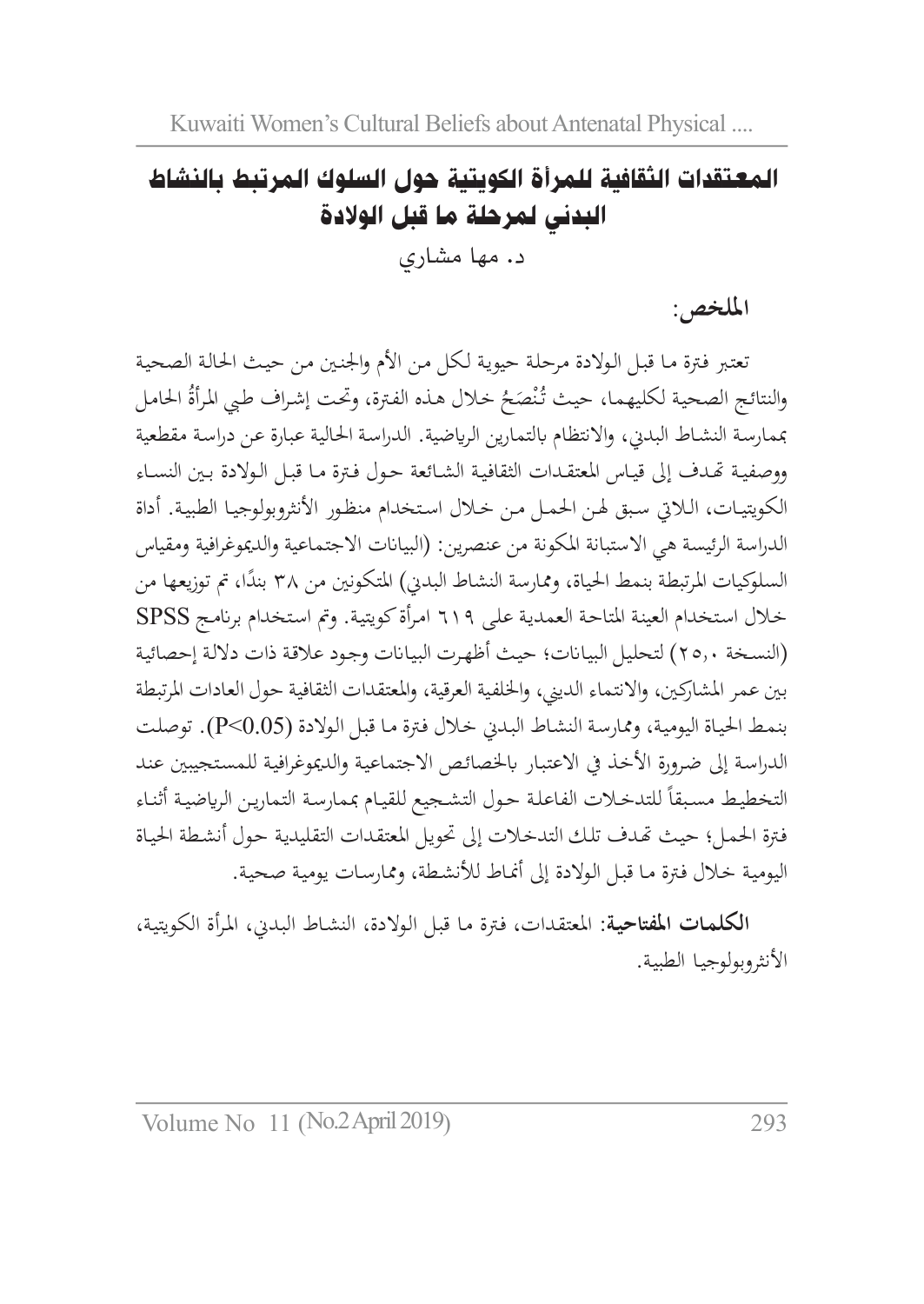### **Study Background:**

The antenatal period is known as a critical stage for both the mother's and the offspring's health and well-being. Many ailments (genetic disease, unhealthy dietary habits, inappropriate physical activity moves, etc.) can affect this life stage and help prolong mental and health deterioration for the mother, the offspring, or both (Borodulin et al., 2008; Gaston & Cramp, 2011; Padmanabhan et al.,2015). Because of this critical stage, many researchers have conducted qualitative and quantitative studies aiming to investigate the influence of lifestyle behaviors and traditional social norms on maternal health during the antenatal period (Symons & Hausenblas, 2004; Duncombe et al., 2009; Hoang et al., 2009). The findings of the previous research reveal cross-cultural diversity in the practices and beliefs of maternal dietary habits and daily lifestyle behaviors related to the antenatal period.

Several studies have discussed misleading information about the benefits and health risks of exercise on maternal well-being during pregnancy. For example, a study among 300 Saudi Arabian women revealed a significant relationship between the respondent's level of education and the number of inaccurate beliefs on health related practice during the antenatal and postpartum period to ensure the mothers' health during this crucial period (Al-Ateeq et al.,2013). These traditional practices include "antibiotics intake during pregnancy are harmful,… reduction of movement and walking during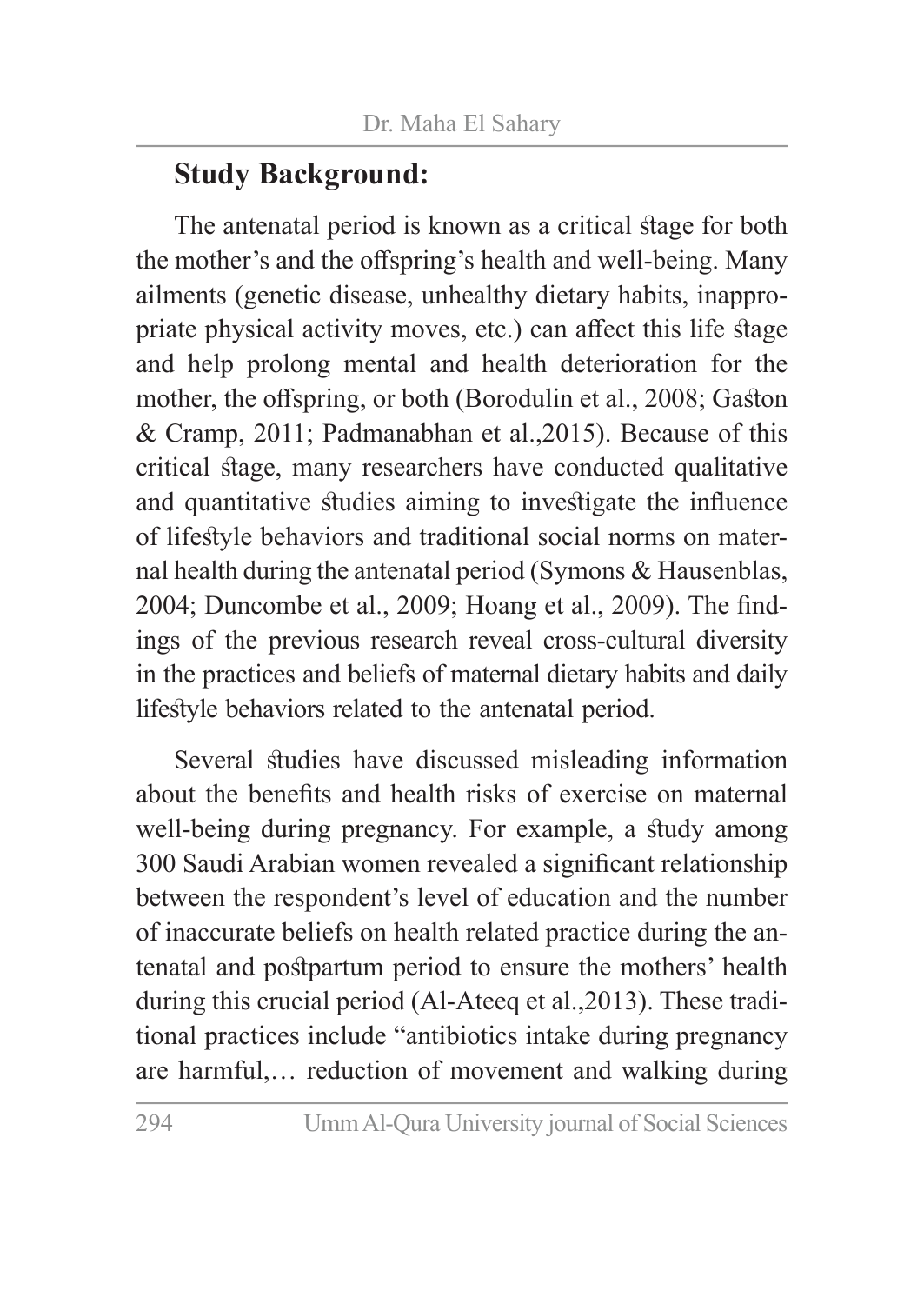pregnancy,…sexual intercourse during pregnancy may cause abortion,{and} the relationship between mother position and the wrap of the umbilical cord" ( Al-Ateeq et al.,2013). The findings illustrate that educated respondent's women and women with more children had more misconceptions and beliefs about health related practice during the antenatal and postpartum period. A descriptive study among 120 post-partum Saudi women demonstrated that there are significant associations between respondents' age, parity, and educational level and their traditional postpartum beliefs and practices. The study's finding reveals that more than half (67.5%) of the women reported that they rested on the bed and minimized their movements during the postpartum period due to the following causes: "feeling pain sensation with movement,…fear of uterine prolapse,…leading to pendulous abdomen, {and} feeling of weakness"(Lamadah, 2013). A study in China that has been reported by the majority of Chinese women demonstrated that the main mobility restrictions during the antenatal period which are possibly causing spontaneous miscarriage based on Chinese traditional beliefs include "walking too often" and "walking too fast" ( Lee et al.,2009).

A study among Caucasian American pregnant women in their second trimester to examine their behavior and intention to exercise during pregnancy, demonstrated the influence of cultural factors on women's beliefs, willingness, and participation in physical activity during pregnancy (Symons Downs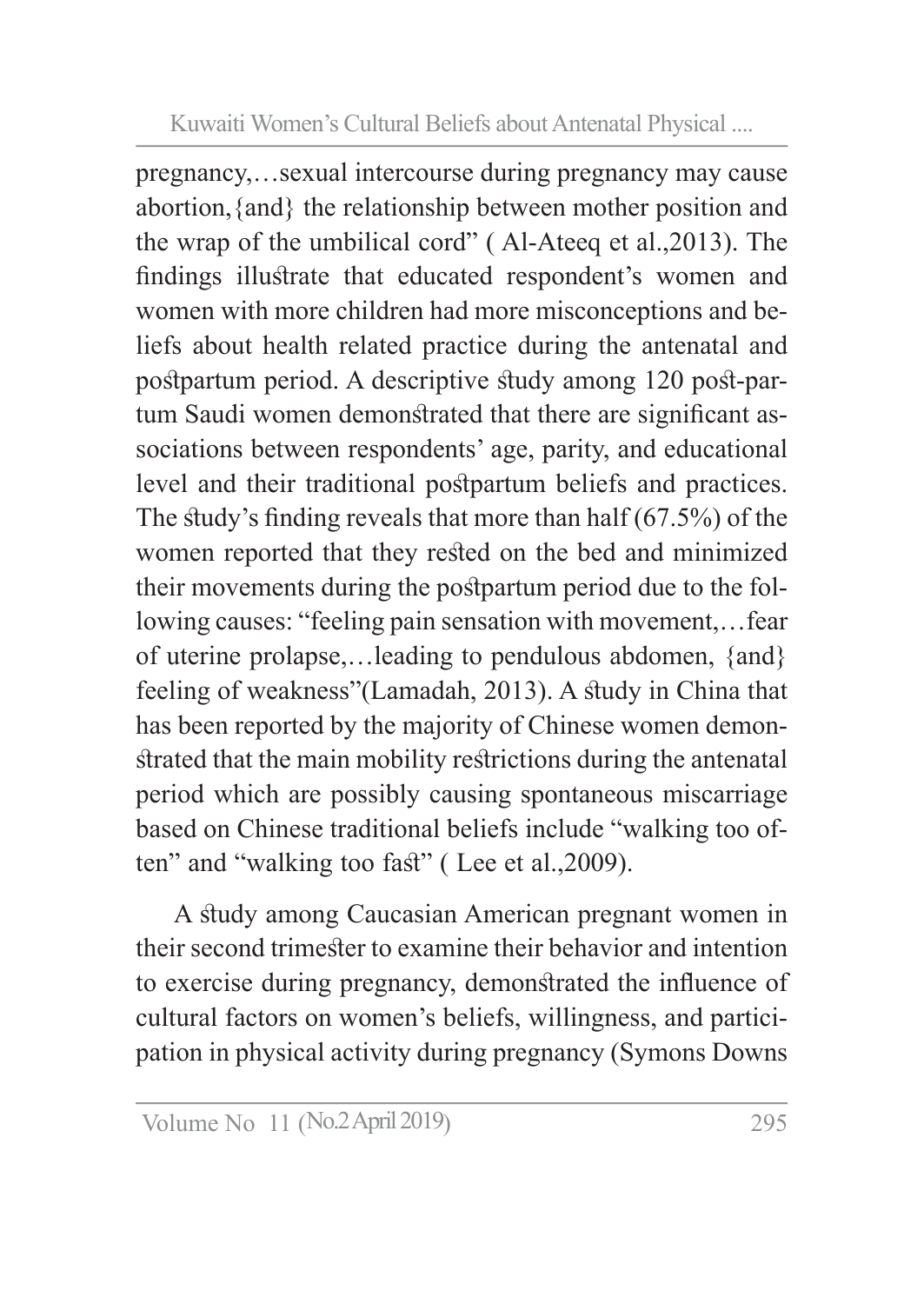#### Dr. Maha El Sahary

& Hausenblas, 2004). The findings of the study illustrated that the main barriers to performing physical activity during the antennal period that was reported by pregnant women were tiredness, feeling uncomfortable, and a lack of time. A qualitative interview study among fourteen overweight and obese pregnant women in the United Kingdom conducted to examine barriers that affect women's intentions of being physically active during pregnancy. The study findings illustrated that there are many internal and external barriers that influence women's engagement in physical activity such as health status (nausea, weakness, and feeling unpleasant due to their look), which was the main internal barriers that prevent women to engage in regular exercise during pregnancy. This was followed by a lack of interest, and insecurity. The most common external barrier to engage in physical activity was their occupational status and being employees while they were pregnant. Working pregnant women reported that they can't engage in regular physical activity because they don't have sufficient time and energy for exercise classes. Moreover, pregnant women reported that the following were external barriers for exercise such as feeling guilty because they don't spend enough time with their family, difficulty to find a convenient childcare, and difficulty to find suitable exercise classes for pregnant women. Also, financial limitations, neighborhood safety, and weather conditions were reported by pregnant women as barriers to physical activity (weir et al., 2010).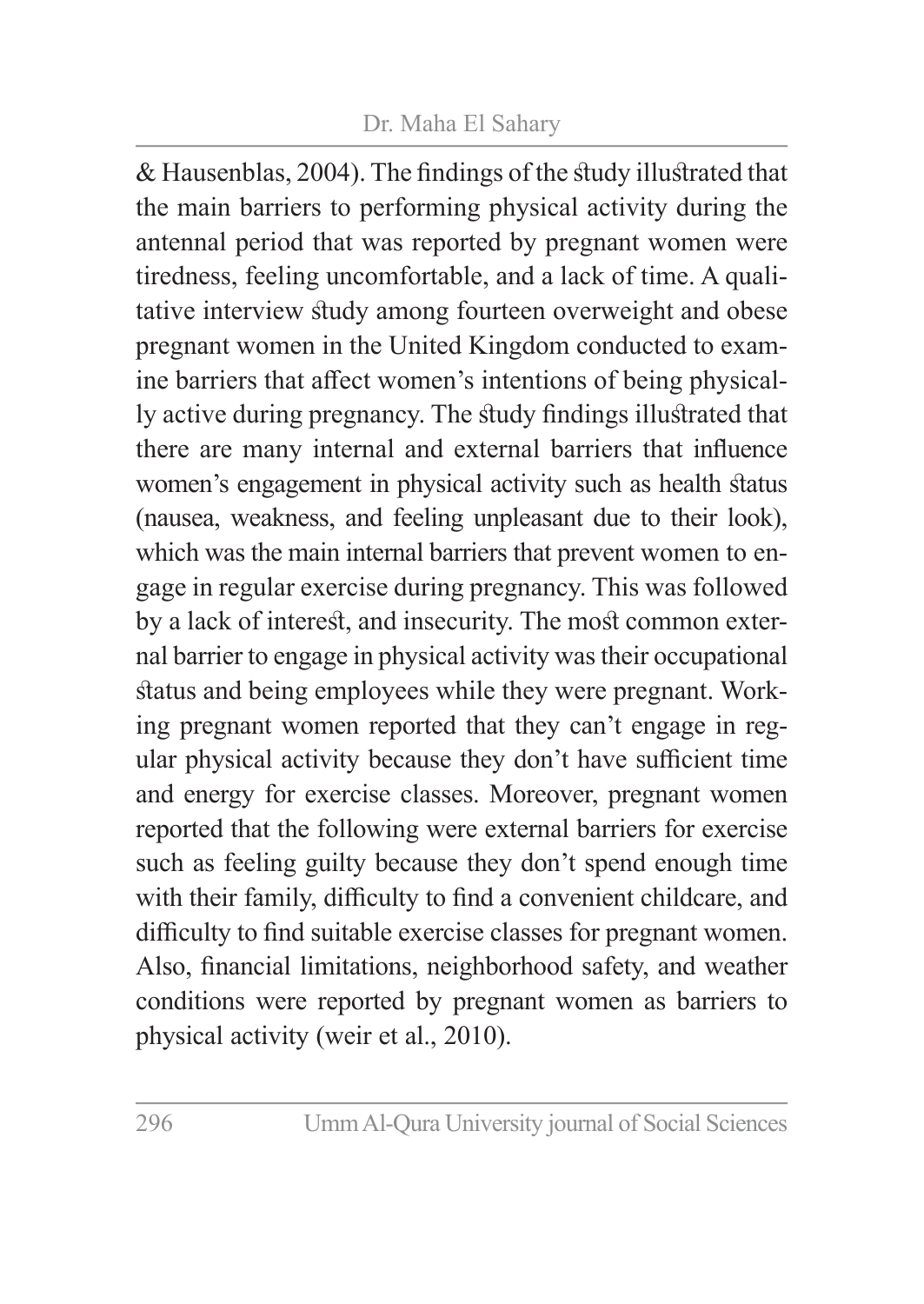Another study among 294 Zambian women attending the antenatal clinic in Lusaka, Zambia aimed to detect women's health beliefs about pregnancy and childbirth (M'soka et al., 2015). The study findings demonstrated that women held cultural beliefs towards certain food, lifestyle behavior, and the practice of using herbs as a mean to accelerate the delivery process. Moreover, the findings of the study revealed that (1.7%) of the women believed that pregnant women should avoid quarrels and standing in the doorway. This is because this practice will contribute to complications and obstruction during their labor. In addition, women believed that newly-delivered mothers should prevent copulation (8.5%), and the invitation of neighbors to sit with them around the fire (3.7%), because these practices are believed to cause health retardation among postnatal women.

A qualitative study among 45 South Asian mothers was performed to assess the multiple impacts of cultural and behavioral beliefs and practices on the fetus and mothers' health and wellbeing (Greenhalgh et al., 2015). The study results showed that several women believed that physical exercise during pregnancy will contribute to a negative impact on the fetus's condition and cause damage. Also, physical activity during pregnancy will drain the mother's strength and consume her energy and make her feel fatigued always which hinders her to do daily chores and family responsibilities. Moreover, the study findings illustrated the significant impact of women's culture and beliefs on their behaviors during pregnancy. Also,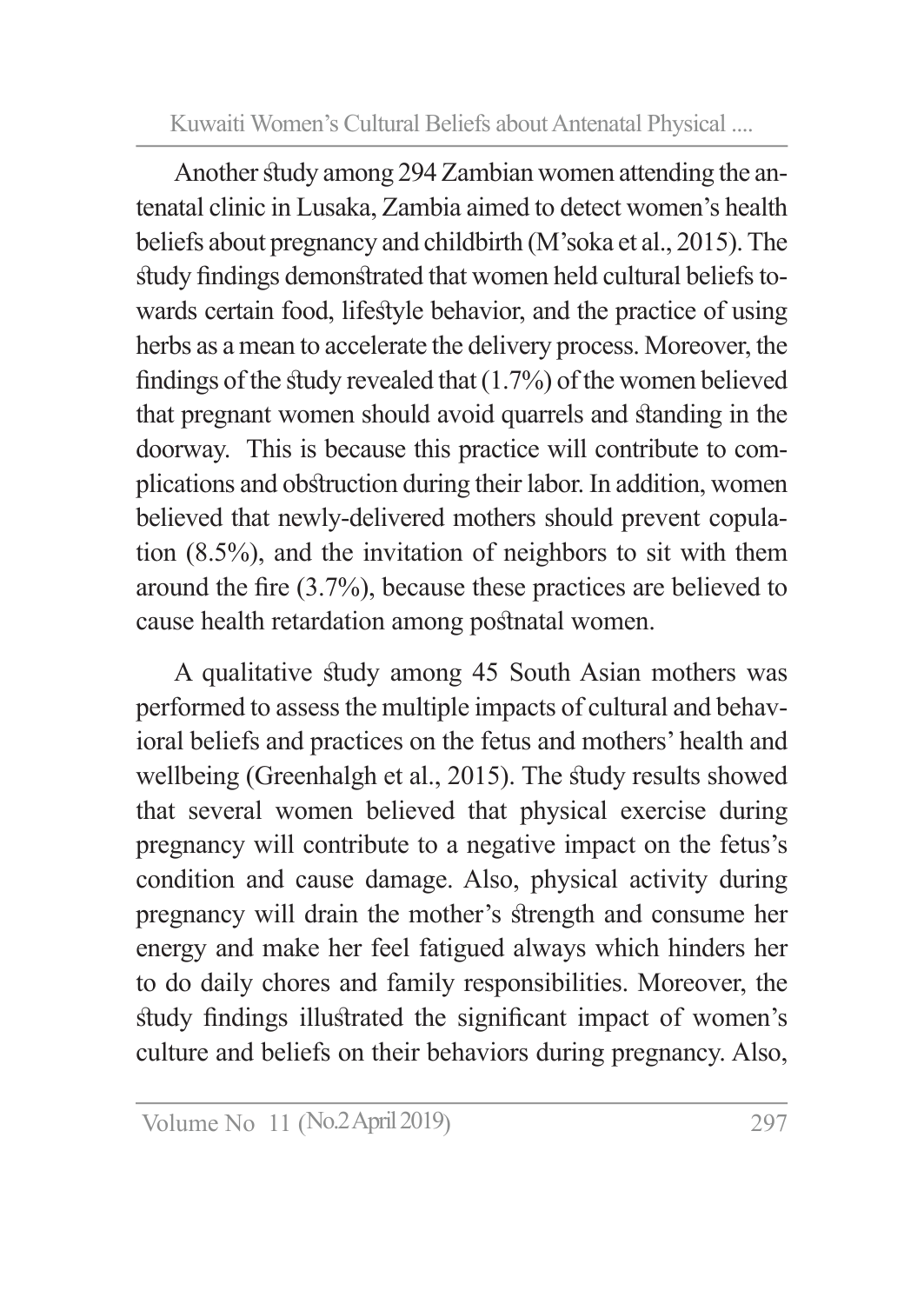#### Dr. Maha El Sahary

how they considered their relatives and peers as their main source of information about the antenatal period followed by health care center advice from clinicians. A preformed study to evaluate pregnant women's nutritional habit, lifestyle behavior, and metabolic status in Western China shows that Chinese women often adapted sedentary lifestyles and became physically inactive once they became pregnant (Rong et al., 2015). Due to their cultural beliefs, many pregnant women stop doing their daily regular housework such as sweeping, cleaning and moving furniture because they believed these physical activities might cause miscarriage or premature birth.

A qualitative interview study among 30 pregnant African American and White women between 20–30 weeks gestation in South Carolina, USA, was conducted to explain cultural differences in perceptions of physical activity, weight gain, and dietary behaviors during pregnancy (Whitaker et al., 2016). The study findings revealed cultural differences between pregnant women in their perception, intentions and beliefs about engaging in physical activity during the antenatal period. Few women reported that they had no intentions to engage in physical activity during pregnancy, and half of the women reported their intention to exercise during pregnancy, but due to lack of timing they couldn't achieve their planning guidelines. Threefourth of the women believed that regular physical activity during the antenatal period has a beneficial outcome on both mother and fetus health conditions such as facilitate delivery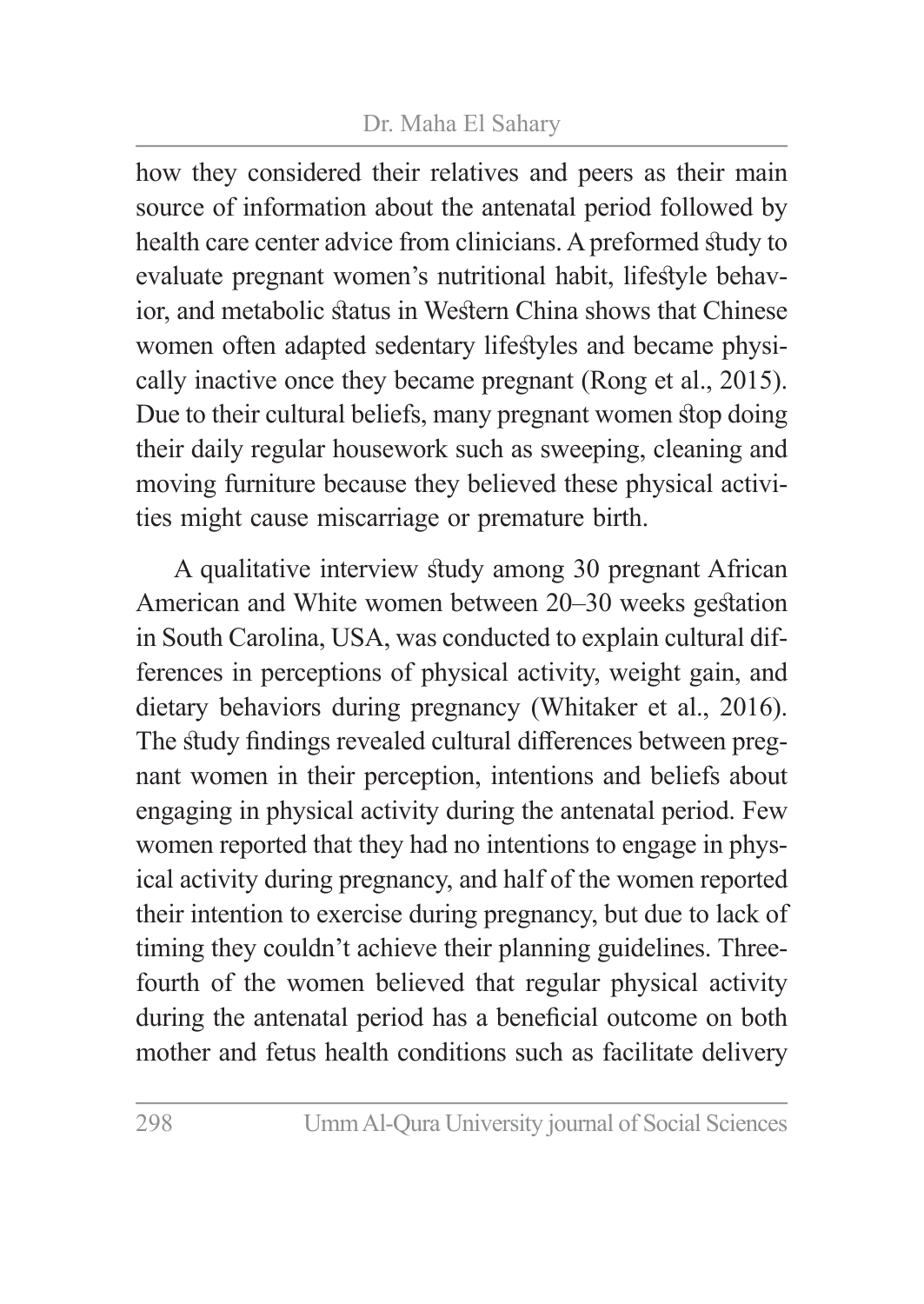and make the labor easier without complication. Few women believed that exercise during pregnancy might cause detrimental side effects such as increasing the probability of injury, and preterm labor. Moreover, the findings presented the main cause that prevented pregnant women from performing exercise regularly during pregnancy which is the following: experiencing health problems, unpleasant weather, insufficient time, lack of motivation, shortage access to facilities, and absence of social support.

The Kuwaiti society, as a paternal society, values a big number of family members (having many children), because many children in Kuwaiti culture represent prestige, power, authority, and blessing. Thus, the antenatal period is considered one of the most significant periods in the Kuwaiti family's lifetime, and many daily lifestyle recommendations and restrictions are associated with this stage, such as food restrictions, certain physical movements, and restraint from daily activity and social events (Aoodah,1988). Based on the Kuwaiti public authority for civil information report, the Kuwaitis growth rate is 0.0265, the crude birth rate for every one thousands person is 24, and the average of members in Kuwaiti families is 7 (The Public Authority for Civil Information, 2017). Few studies have been performed about the antenatal period among Kuwaiti women (Aoodah,1988; Ahmed & Al-Sumaie, 2011; AlSeaidan et al., 2016; Al-Yaseen et al.,2013); these studies aimed to detect the most important health risk factors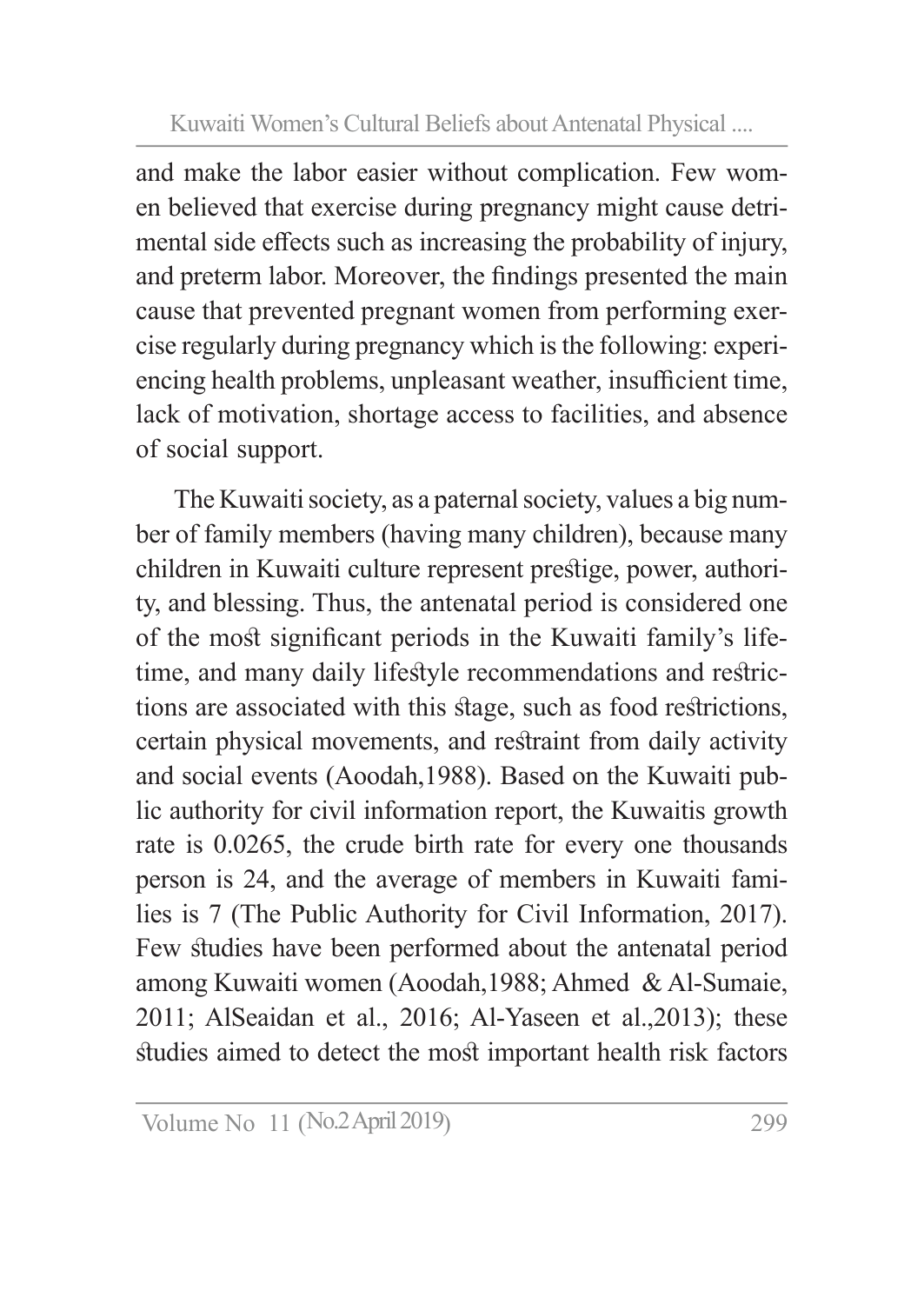during pregnancy that might lead to negative effects on both the mother's and the fetus's health condition, such as lack of iron, anemia, obesity, unhealthy food consumption, and sedentary lifestyle.

## **Life Course Theory:**

Pregnancy is a critical window during which fetuses and newborns are rapidly growing and are vulnerable to multiple internal and external toxins factors that impacted drastically their mental and biological health condition and wellbeing. During this period, mothers' dietary behavior and lifestyle practices that are shaped by cultural and community perceptions and traditions influence their emotional, physiological, and social wellbeing outcomes during the antenatal period. According to the life course perspective, the antenatal period is considered as an intermediate transition that provides women the opportunity to improve their former lifestyle habits by adapting healthier and better ones which can contribute to better health and wellbeing of both mother and baby (Herman et al., 2014). And due to cultural beliefs and restrictions on maternal mobility and physical activity during the antenatal period, pregnant women might not meet the National guidance recommendation of daily activity throughout pregnancy. Failing to meet the daily requirement of burning additional energy calories will lead to gain excessive body weight which can cause the development of chronic disease during this crucial period and complications during childbirth due to fetus boy size. This,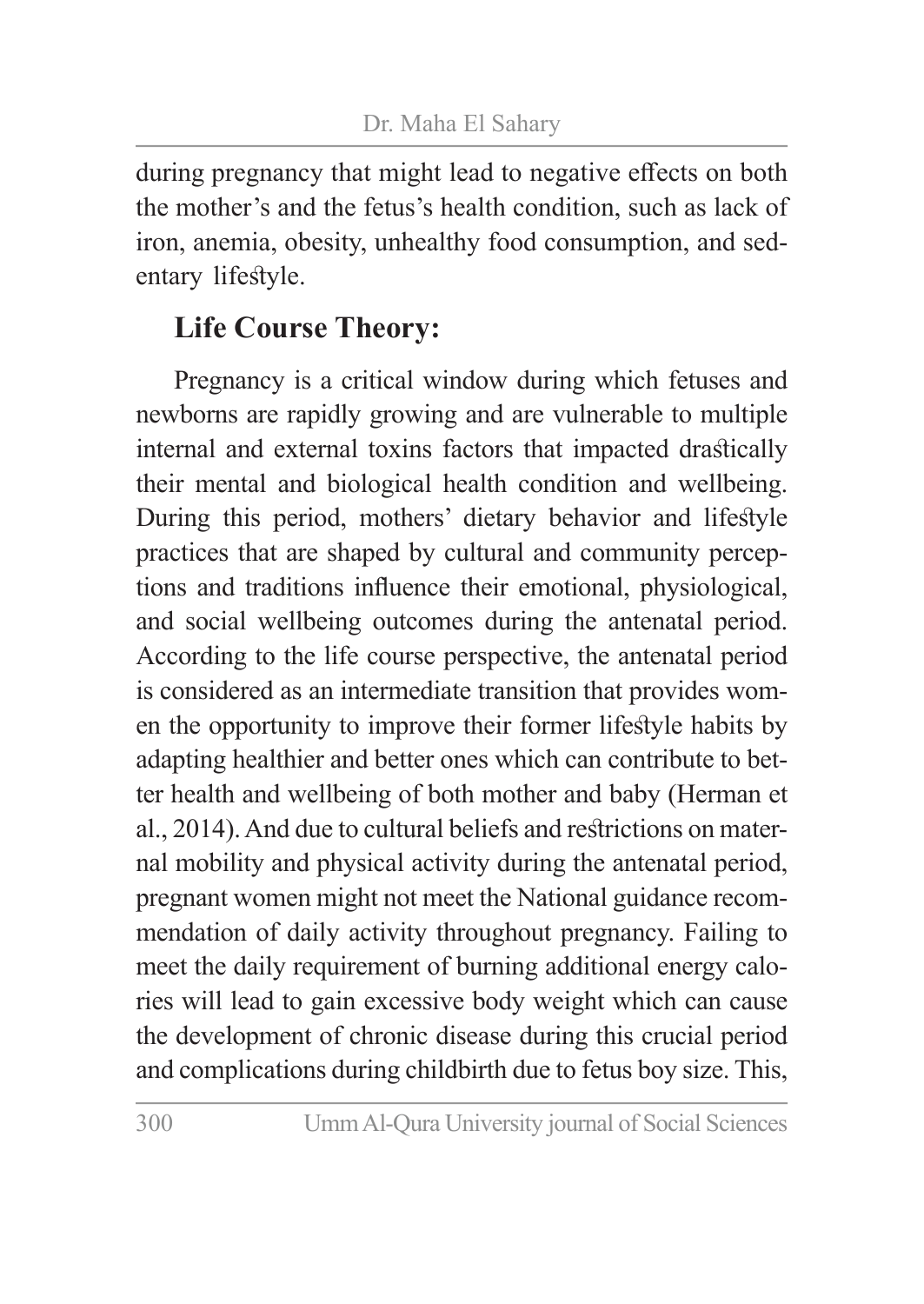in turn, will correspondingly cause an infant's developmental retardation and is life-threatening for mothers and newborn babies if they encounter obstruction during and hemorrhage during labor (Nejimu, 2015).

# **The Significance and Objective of the Study:**

The objective of the current study is to highlight Kuwaitis women's cultural beliefs about practices related to the antenatal period since this period is crucial for both the mother and the fetus's lives and health wellbeing. From a medical anthropology perspective, the present study's objective is to assess the relationship between Kuwaiti women's sociocultural characteristics and traditional beliefs about physical activities and daily lifestyle behaviors during the antenatal period. Improving women's knowledge of optimal daily physical activity levels during the antenatal period will contribute to positive maternal and offspring health outcomes. The current study objective is to expand women's knowledge and information about this period and make them more aware of the beneficial and harmful beliefs during this period by encouraging the health practitioner to use scientific knowledge as a mean of elimination of the harmful beliefs during the follow-up of health checkup in the obstetrics and gynecology clinic.

### **Definitions of the Study's Terms:**

*Physical activity* is defined as "any bodily movement produced by skeletal muscles which results in energy expendi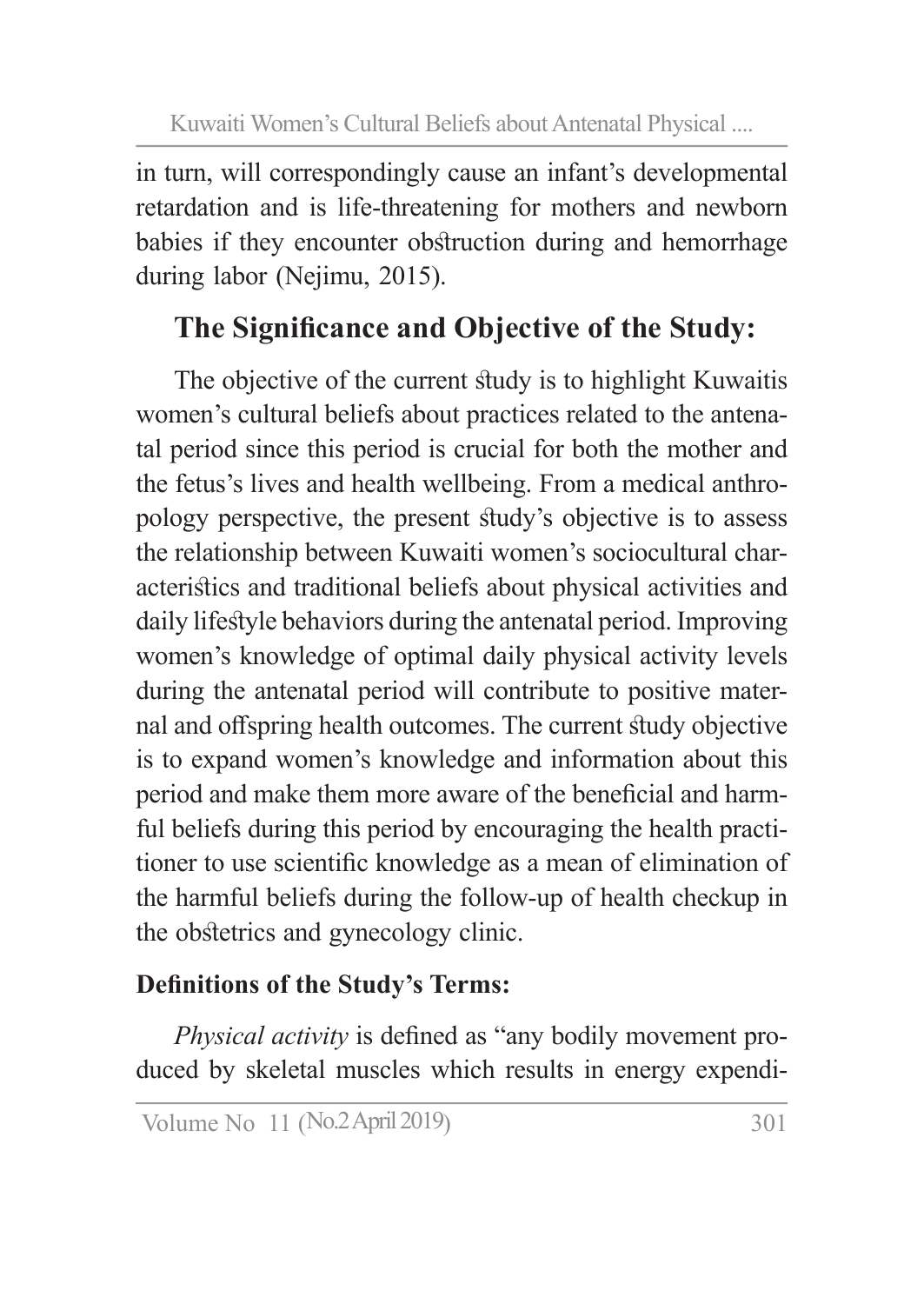ture. The energy expenditure can be measured in kilocalories. Physical activity in daily life can be categorized into occupational, sports, conditioning, household, or other activities" (CASPERSEN et al.,1985:126).

*The Antenatal period* is a term that applied for gestation period, starting from the first day of conceiving to child birth. Alternative terms are 'prenatal', or 'antepartum' (Collins dictionary).

*Culture* is defined as ideas, customs, and social behavior of a particular people or society (oxford dictionary).

*Beliefs* is an acceptance that something exists or is true, especially one without a proof (oxford dictionary).

## **The Methodology of the Study**

#### **Study design and population:**

This is a descriptive, pioneer cross-sectional medical anthropology study conducted among 619 married Kuwaiti women who were previously pregnant, had experienced birth, and 20 years old and above. A sample survey is the method used in the current study. The sampling method is nonprobability convenience sampling in which the participants were asked to answer a self- administrated questionnaire which was selected from six Kuwaiti government's sector. The participants were asked to assess their eligibility and willingness to participate in the study. Written informed consent was handed to all study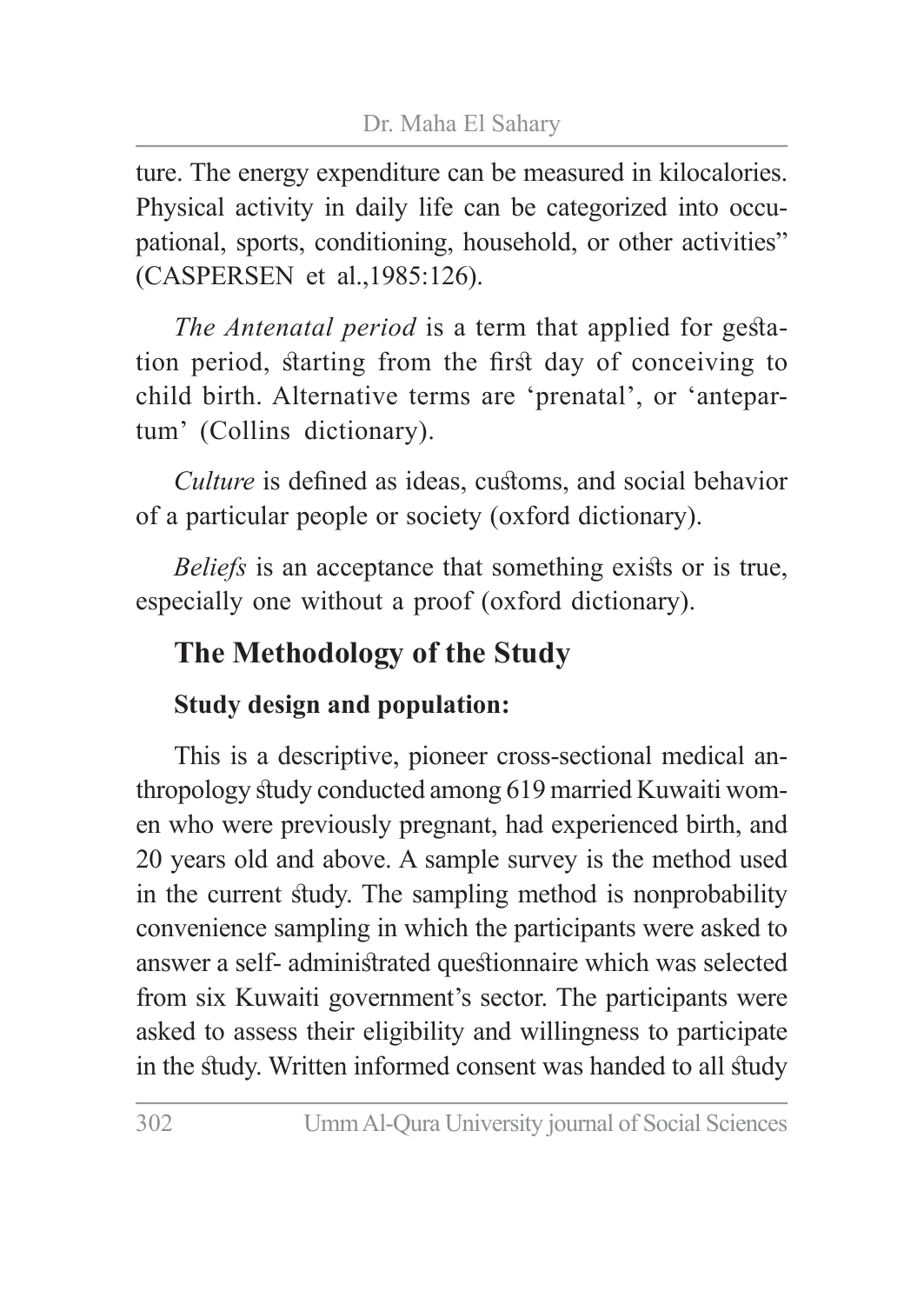participants after they were completely informed of the study objectives and procedures and of their right to withdraw from the study at any time. The data collection procedures follow the Kuwait University research method rules and regulations.

The present study aims to answer the following question: Is there a significant relationship between Kuwaiti women's sociocultural characteristics and maternal beliefs about lifestyle behaviors during pregnancy?

### **Study instrument and data collection:**

The main study instrument is a structured questionnaire containing two sections with a total of 38 items. The first section consisted of questions on respondents' socio-demographic data (9 items), such as age, educational level, ethnic background, religious affiliation, occupational status, number of children, and monthly income, as well as on the source of information related to physical activity practices during the antenatal period (e.g., mother, grandmother, social media, media, health centers), the participants could choose more than one answer. The second section had a scale developed by the researcher containing questions related to maternal beliefs regarding lifestyle behaviors and physical activity practices (29 items), such as "Looking at the ugly face will affect the shape of the offspring and can become ugly", "Pregnant women should not sleep on the abdomen because it will cause suffocation to the offspring", "Pregnant women should not wear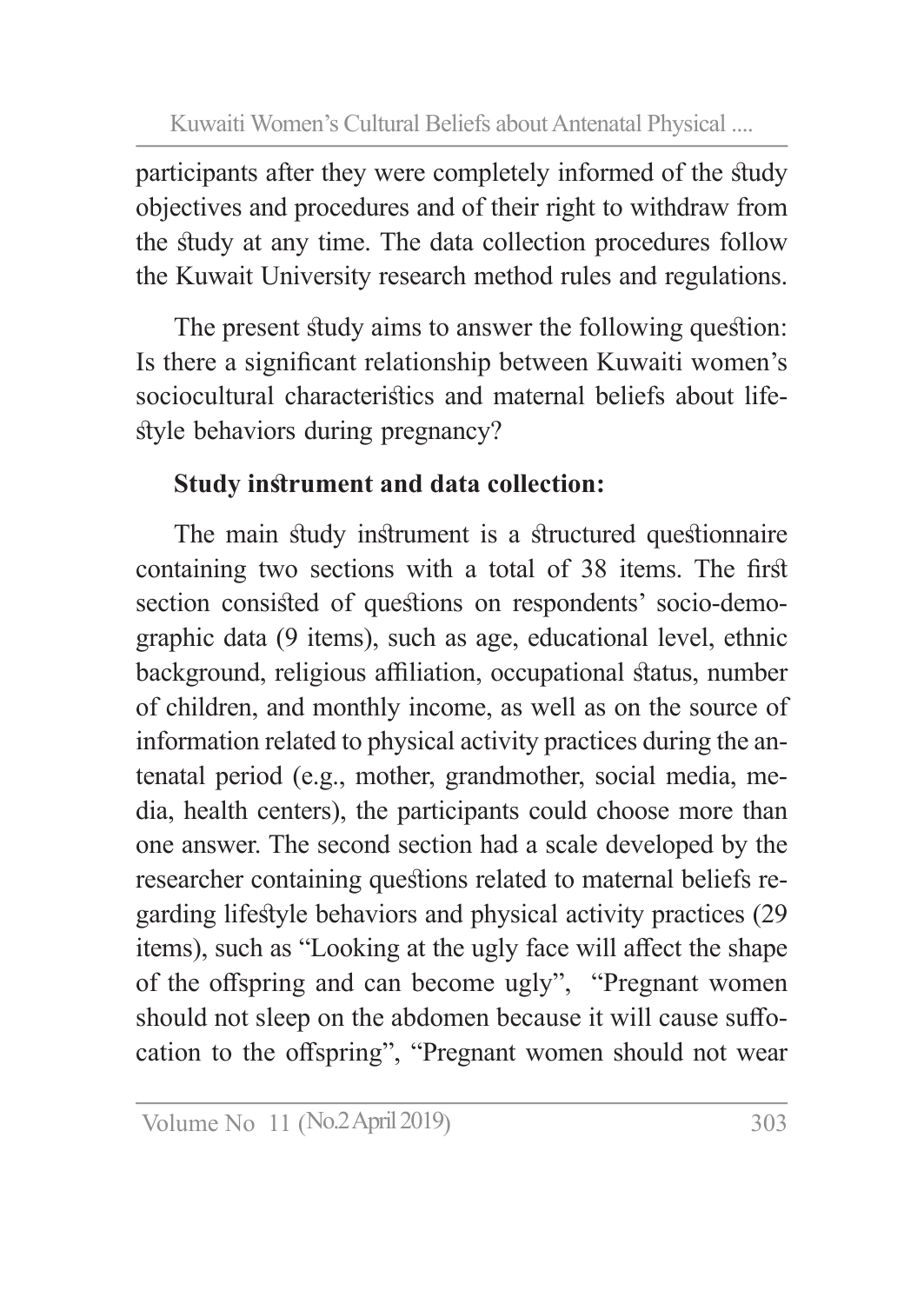yellow clothing because she may cause an offspring to have jaundice after birth", and "It is best for the pregnant women not to exercise and to minimize movement as much as possible".

Before the distribution of the questionnaire and to assure content validity of the present study's instruments, five academic colleagues reviewed the questionnaire. The reliability of the study instrument showed high internal consistency; 0.88 was the Cronbach's alpha of the lifestyle behaviors scale.

### **Preliminary study analyses:**

Data were analyzed using SPSS for Windows version 25.0.1, and t-test and ANOVA test were employed to examine differences between respondents' beliefs about lifestyle behaviors during pregnancy and socio-demographic variables. On a five-point Likert scale, items in the lifestyle behaviors scale were measured from 1 (strongly disagree) to 5 (strongly agree), and the highest mean indicated higher beliefs on cultural practice about the antenatal period.

The data collection process took about four months, from April to July 2018. The questionnaire was distributed by five trained research assistants among Kuwaiti women who had given birth. After explaining the objective of the study, the research assistants asked the women to participate voluntarily and assured them that their information and identities would be kept confidential and anonymous.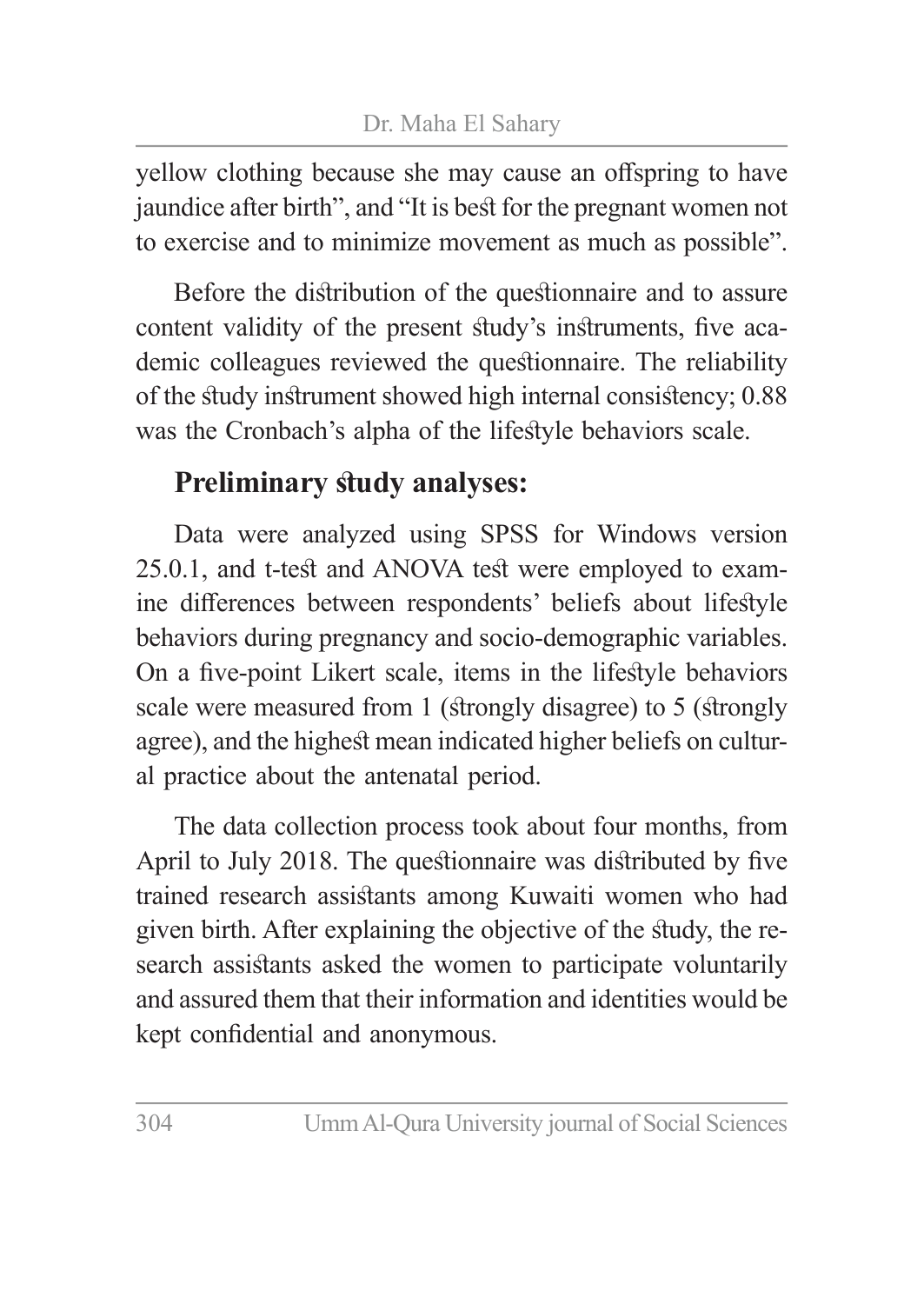# **Results**

### **Sample characteristics:**

The mean age of the respondents was 39.38 years. More than half of them (58.3%) were currently working, and 57.0% of the respondents achieved the middle-education level. The majority of the respondents (81.4%) were Sunni Muslims, and more than half (61.4%) of the respondents were urban descendants. According to the respondents' governorate districts, 39.9% of them lived in Al-Asimah, and 20.7% of their monthly incomes ranged between 801–1,100 KD. The respondents' mothers were the main sources of information regarding lifestyle behaviors during the antenatal period as reported by 96.9% of the participants **(Table 1)**.

### **Respondents' beliefs about lifestyle behaviors during pregnancy and Socio-demographic variables:**

**Table 2** illustrates that there are statistically significant differences between the respondents' religious affiliation and cultural beliefs in maternal lifestyle behavior during the antenatal period. As shown in **Table 2**, the belief that "Pregnant women should not sleep on the abdomen because it will cause suffocation to the offspring" was higher among Sunni women ( $M = 3.47$ , SD = 1.21) than among Shiite women ( $M = 3.22$ ,  $SD = 1.25$ ). Meanwhile, the cultural belief "Raising cats as a pet leads to miscarriage" is higher among Shiite women ( $M = 3.41$ , SD = 1.08) than among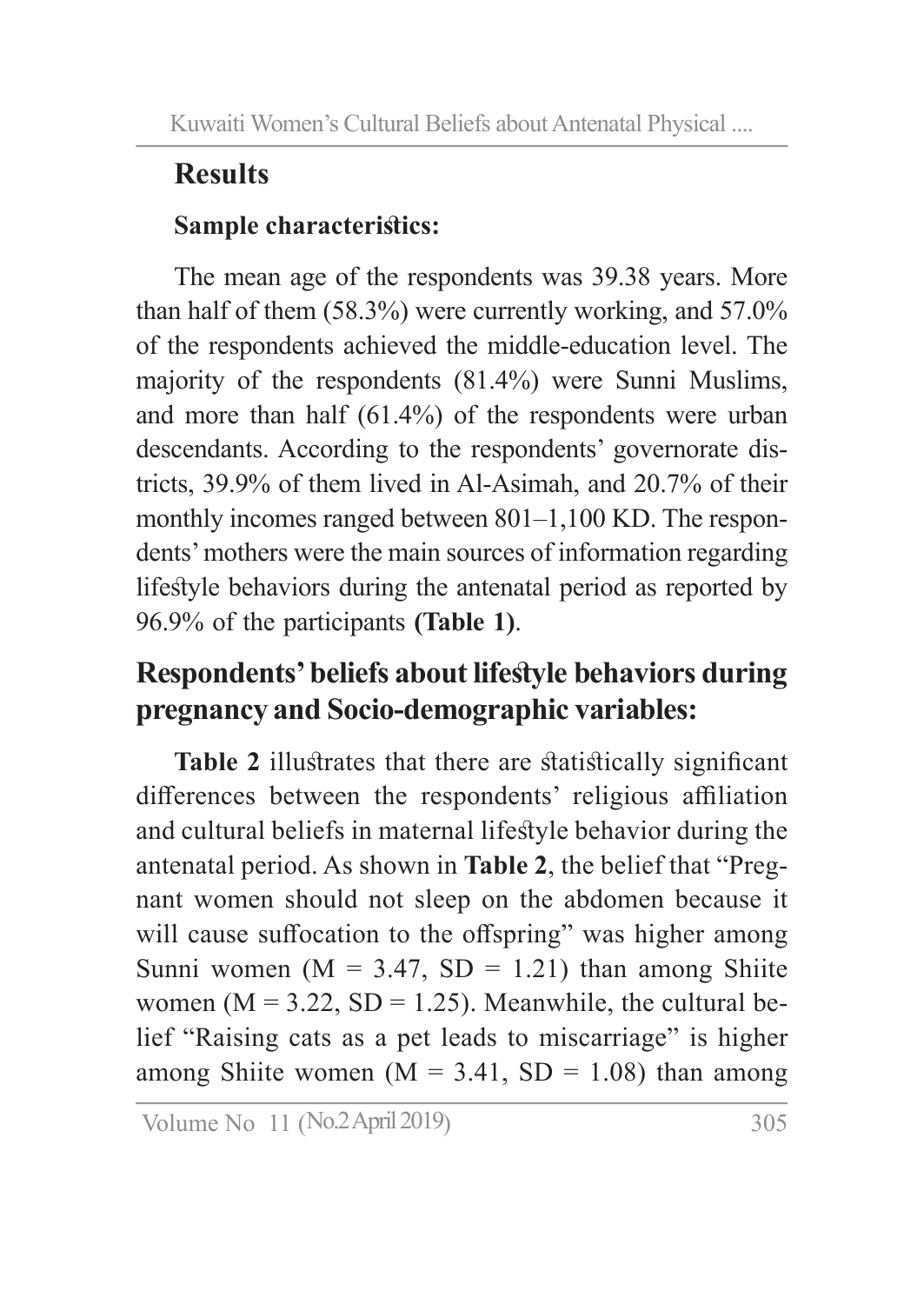Sunni women  $(M = 2.95, SD = 1.05)$ .

Moreover, Table 3 reveals that there are statistically significant differences between the respondents' ethnic background and cultural beliefs in maternal lifestyle behavior during the antenatal period. **Table 3** illustrates that following common traditional beliefs were higher among women with urban roots than among those with Bedouin roots. These beliefs include "If the mother's face is round or full, the female offspring" ( $M = 3.21$ ,  $SD = 1.12$ ), "Sexual intercourse during pregnancy causes abortion" ( $M = 3.23$ , SD = 1.10), and "The mother determines the sex of the offspring" ( $M = 2.98$ , SD = 1.46) ( $p < 0.05$ ).

On the other hand, women with Bedouin roots showed higher responses than urban women to the following traditional pregnancy beliefs: "Bleeding of the gums during pregnancy is common in most pregnant women"  $(M = 3.22, SD = 0.96)$ , "Pregnant woman can not take antibiotics" ( $M = 3.61$ , SD = 1.12), "The pregnant woman must move away from microwave radiation because it is harm to fetal health" ( $M = 3.55$ , SD = 1.11), and "Pregnant woman supposed to stay away from problems because they affect the health of their offspring" ( $M = 3.52$ , SD = 1.21) (p < 0.05) **(Table 3).**

In addition, Table 4 shows that there are statistically significant differences between the respondents' age and cultural beliefs in maternal lifestyle behavior during the antenatal period. Age had a strong impact on women's cultural beliefs to-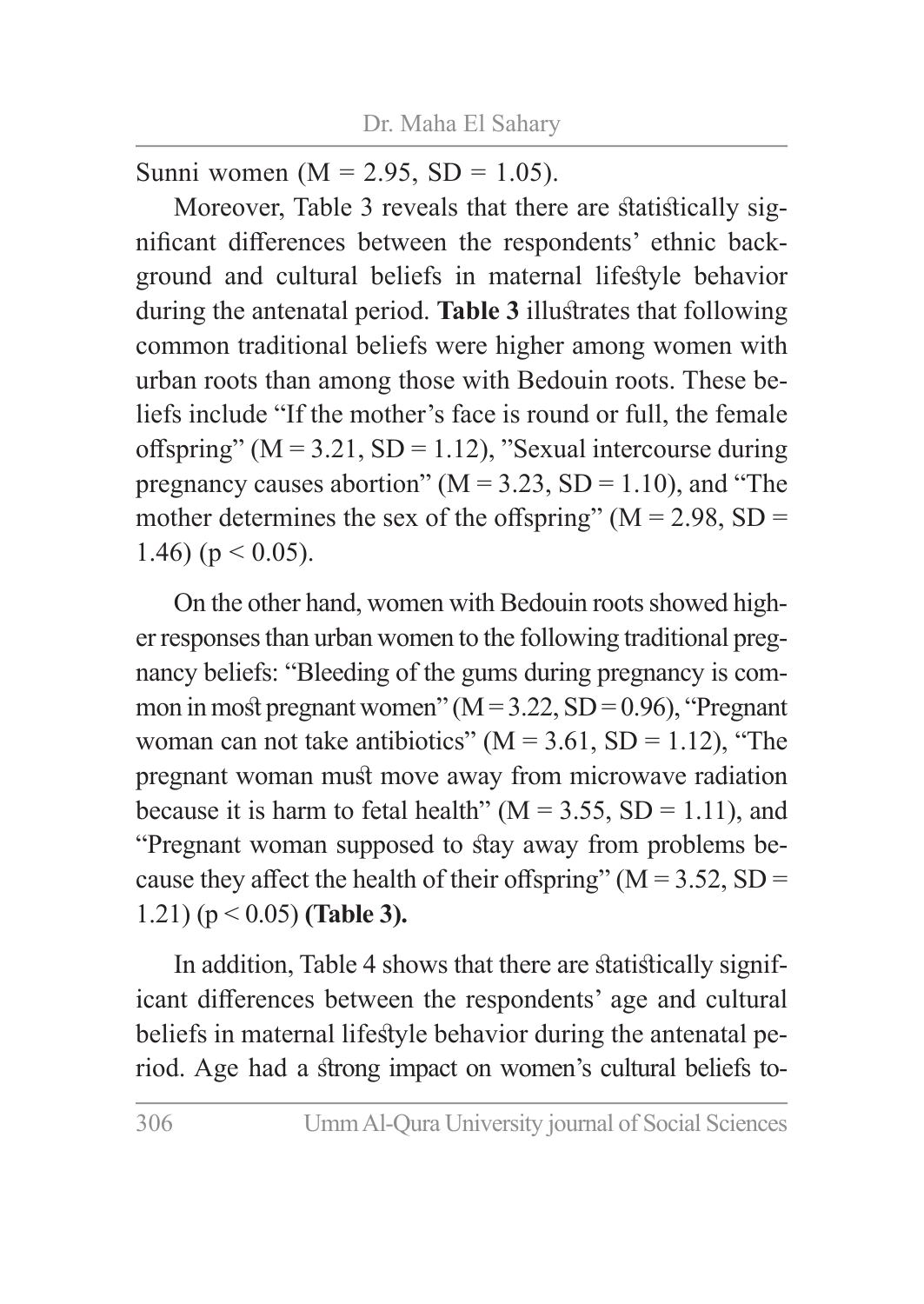ward lifestyle practices during the antenatal period ( $p < 0.05$ ). Beliefs such as "The mother determines the sex of the offspring" ( $M = 3.14$ ,  $SD = 1.32$ ), "Looking at the ugly face will affect the shape of the offspring and can become ugly"  $(M =$ 3.18,  $SD = 1.35$ ), and "It is best for the pregnant women not to exercise and to minimize movement as much as possible"  $(M = 3.25, SD = 1.08)$  were reported among older respondents more than among younger ones **(Table 4).**

#### **Discussion:**

The findings of the current study revealed significant associations between respondents' sociocultural characteristics and the community's cultural beliefs about daily maternal behavior during the antenatal period. These differences in traditional beliefs about lifestyle practices during this period can be because the Kuwaiti population are descendants of three main geographical countries (Kingdom of Saudi Arabia, Iraq, and Iran), with each region having their own cultural beliefs and norms shaping their population attitudes and daily life behaviors (Geçkil et al.,2009). From generation to generation, these cultural perspectives and values about daily life activities, types of food preferences, and behavior restriction during the antenatal and postpartum periods have been passed down over the years and have become common health beliefs among individuals.

The current findings are consistent with those of a qualitative study among 403 Kuwaiti women that revealed cultur-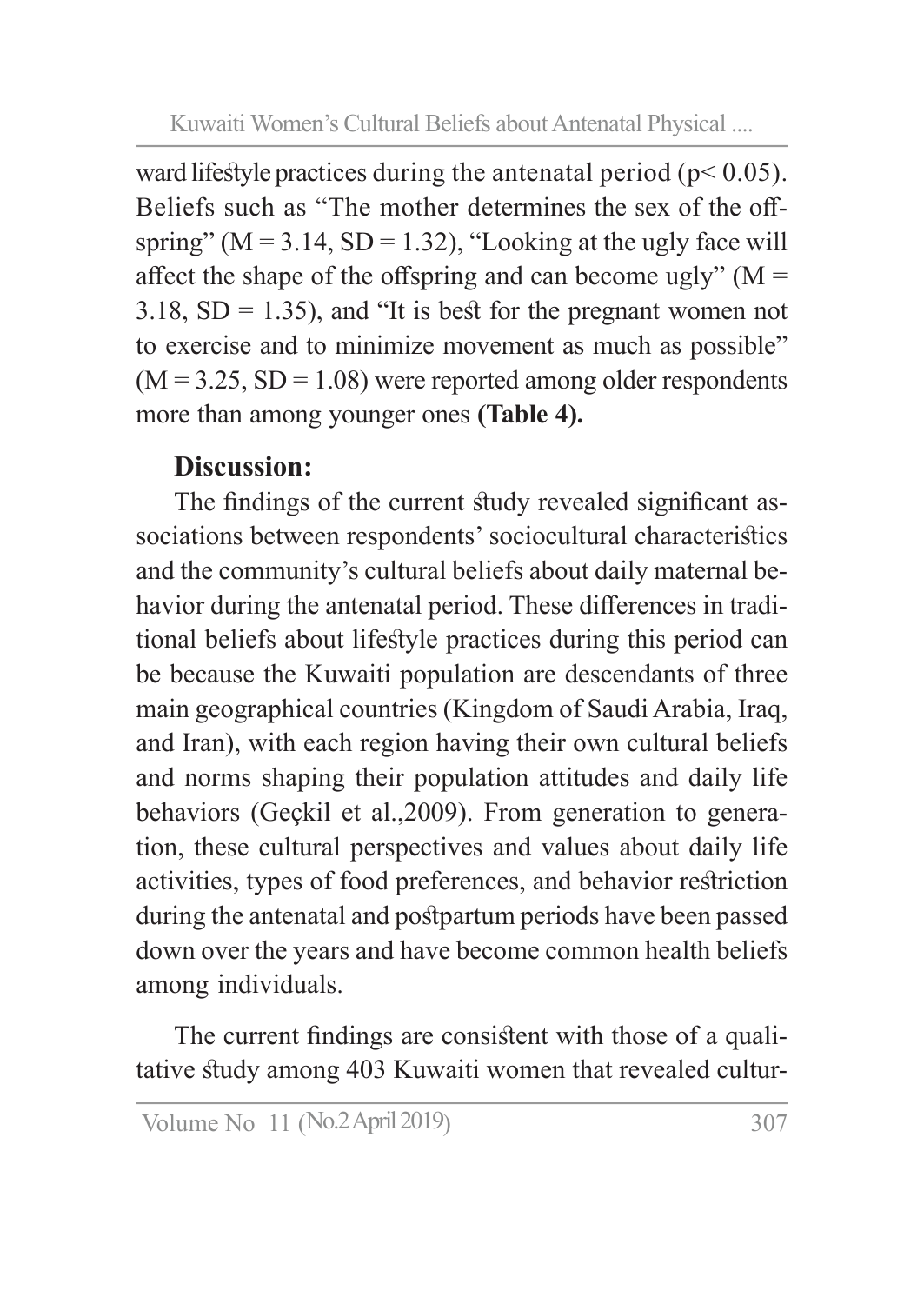#### Dr. Maha El Sahary

al differences in attitudes toward exercise, subjective norms, and perceived behavioral control during the antenatal period (Aoodah, 1988). Moreover, the current study's findings detect a significant difference among respondents' age and traditional beliefs about restrictions, attitudes, and intentions toward daily practices during the antenatal period. These findings can be attributed to the influence of Western sources of information regarding women's reproductive health among young Kuwaiti mothers compared to older ones who are more inclined toward traditional and cultural norms. This study's findings are consistent with those that reveal older mothers hold more conservative and traditional beliefs about physical activity and practices during pregnancy than younger mothers (Aoodah, 1988; Geçkil et al.,2009). The findings of the present study are relevant to a conducted study among 300 Saudi women who reported misconception common health beliefs about the antenatal period such as "bleeding gums is normal for all pregnant women,… belly shape is an indicator of fetus gender,…food craving and the birthmark on newborn baby body {and} "heart burn is an indication of fetus hair thickness" (Al-Ateeq et al.,2013). The study demonstrates that older women with a large number of children and higher educational levels hold more inaccurate beliefs about healthy nutritional intake and physical activity behavior during the antenatal period. These findings can be attributed to the lack of knowledge and information among women about this important period for both maternal and fetus life. Also, a higher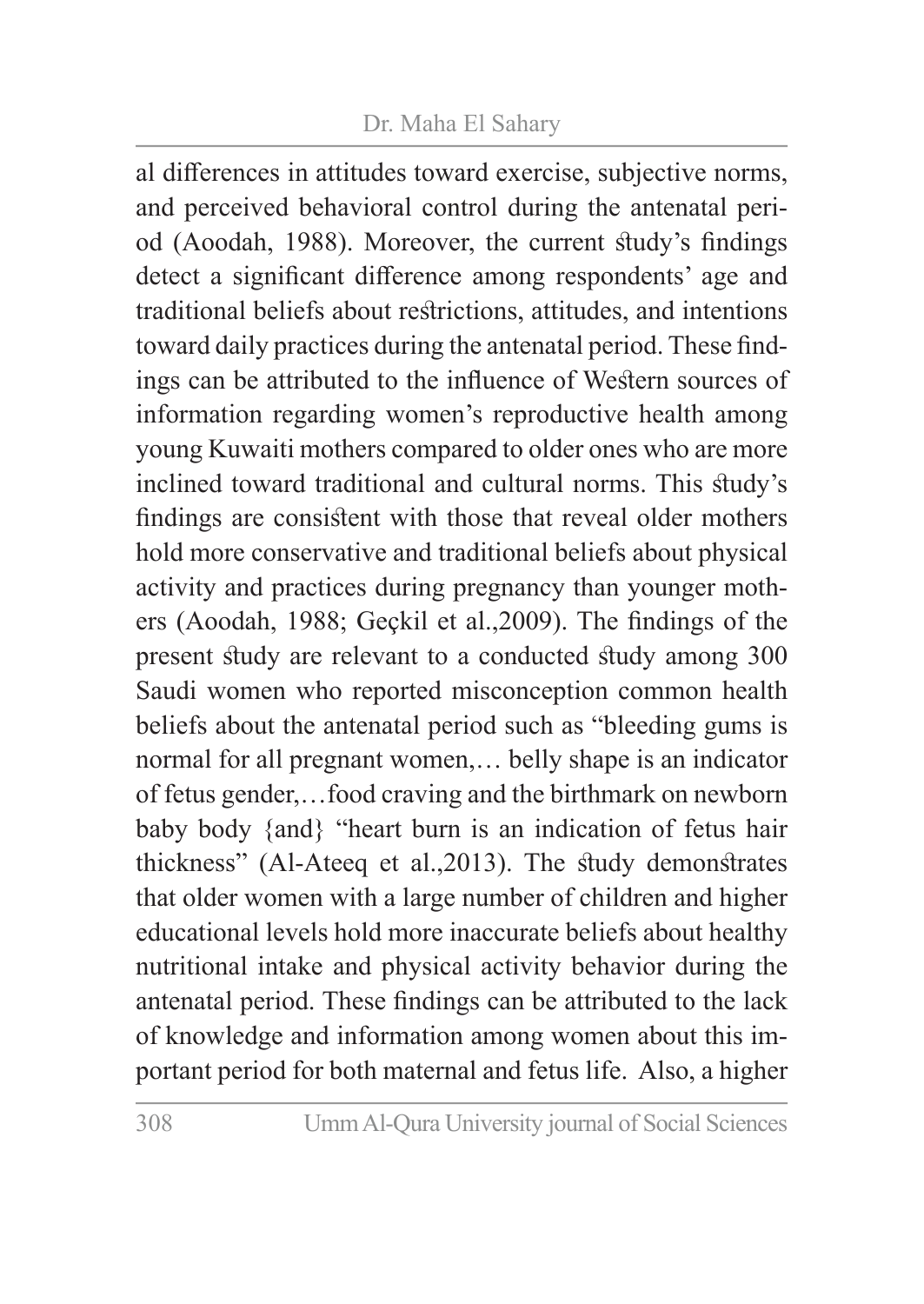dependency on mothers or friends as the main source of information which contributed to the misconception information about this period. Other explanations that might have contributed to the common misleading beliefs about lifestyle behavior during the antenatal period is the association between unpleasant experiences that the pregnant women had before because of performing certain body position or physical activity during this period that led to health complications for the mother or the fetus.

### **References:**

- Ahmed, F., & Al-Sumaie, M.A. (2011). Risk factors associated with anemia and iron deficiency among Kuwaiti pregnant women. Int J Food Sci Nutr.; 62(6):585-92.

- Al-Ateeq,M.,Al-Rusaiess,A., Al-Dughaither, A.(2013). Perception and effects of antenatal education. Saudi Med J, 34(12):179-185.

- Al-Rumahi, M.(2013). Gulf is not oil: oil and development.Madark.Kuwait.

- AlSeaidan, M., Al Wotayan, R., Christophi, C. A. , Al-Makhseed, M.. Abu Awad, Yara, F.N., Ahmed, A., & Abraham, S. et al.,(2016). Birth Outcomes in a Prospective Pregnancy–Birth Cohort Study of Environmental Risk Factors in Kuwait: The TRACER Study. Paediatr Perinat Epidemiol. Jul; 30(4): 408–417

- Al-Yaseen, E. , Al-Na›ar, A. , Hassan, M., Al-Ostad, G., & Ibrahim, E. (2013) Palpitation in pregnancy: experience in one major hospital in Kuwait. Med J Islam Repub Iran. Feb; 27(1): 31–34.

- Aoodah, M .(1988). Collection and classification of customs and traditions for the life cycle-Birth Stage-AlDoha, Popular Heritage Center, Gulf Council Countries (GCC).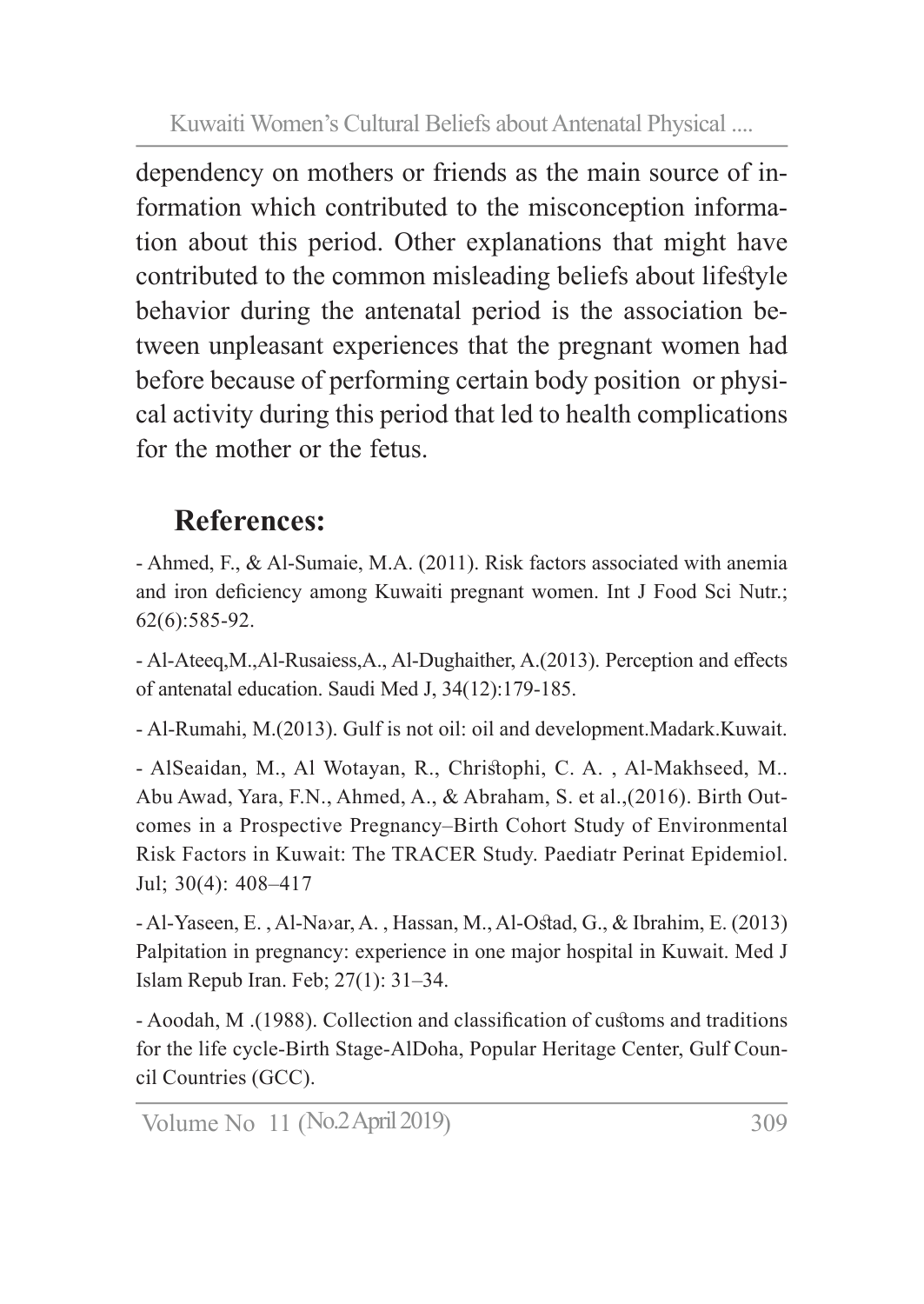- Borodulin, K., Evenson, K.R., Wen, F., Herring, A.H.,& Benson, A. (2008). Physical activity patterns during pregnancy. Med Sci Sports Exerc, 40(11):1901–1908.

- Duncombe, D., Wertheim, E.H., Skouteris, H., Paxton, S.J., Kelly, L. (2009). Factors related to exercise over the course of pregnancy including women's beliefs about the safety of exercise during pregnancy. Midwifery,25:430–438

- Gaston, A., & Cramp, A. (2011). Exercise during pregnancy: a review of patterns and determinants. J Sci Med Sport.;14(4):299–305.

- Geçkil, E., Sahin, T., & Ege, E. (2009). Traditional postpartum practices of women and infants and the factors influencing such practices in South Eastern Turkey. Midwifery. Feb; 25(1):62-71.

- Greenhalgh, T., Clinch, M., Afsar, N., Choudhury, Y., Sudra, R., Campbell-Richards,D., Claydon, A.,et al., (2015). Socio-cultural influences on the behaviour of South Asian women with diabetes in pregnancy: qualitative study using a multi-level theoretical approach. BMC Medicine, 13:120

- Herman,Dena, Taylor, Marion, Adams,Elizabeth, Cunningham-Sabo, Ledlie, Duran, Nelida, and Johnson, Donna. «Life Course Perspectives: Evidence For the Role of Nutrition.» Matern Child Health J 18 (2014): 450.

- Hoang, H.T., & & Le Q, K. (2009). Having a baby in the new land: a qualitative exploration of the experiences of Asian migrants in rural Tasmania, Australia. Rural Remote Health.; 9 (1):1084.

- https://www.collinsdictionary.com/dictionary/english/antenatal The significance and Objective of the Study

- https://en.oxforddictionaries.com/definition/belief.

- Kaewsarn,P., Moyle,W., Creedy,D. (2003). Traditional postpartum practices among Thai women. J Adv Nurs, 41:358-366.

- Lamadah, S. (2013). Postpartum Traditional Beliefs and Practices among Women in Makkah Al Mukkaramah, KSA. Life Sci J, 10(2):838-847.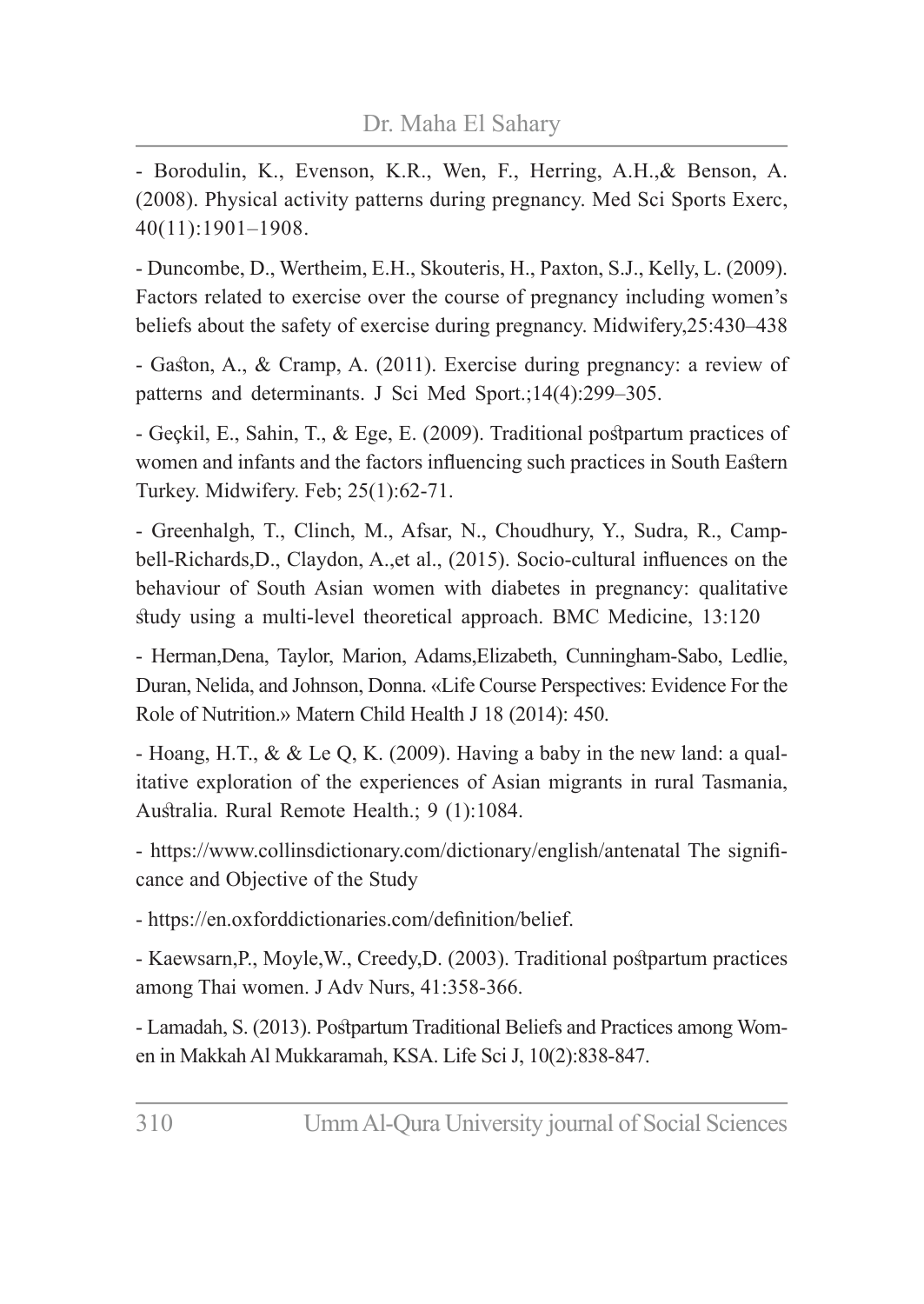- Lee, D.T.S., Ngai, I.S.L., Ng, M.M.T., Lok, I.H., Yip, A.S.K., Chung, T.K.H. (2009). Antenatal taboos among Chinese women in Hong Kong. Midwifery,25:104–113.

- M'soka, N.C., Mabuza, L.H. & Pretorius, D. (2015). Cultural and health beliefs of pregnant women in Zambia regarding pregnancy and child birth, Curationis 38(1).

- Nejimu, Biza. «Food Taboos and Misconceptions Among Pregnant Women of Shashemene District, Ethiopia, 2012.» Science Journal of Public Health 3.3 (2015): 410-416.

- Padmanabhan, U., Summerbell, C.D., & Heslehurst, N. (2015). A qualitative study exploring pregnant women›s weight-related attitudes and beliefs in UK: the BLOOM study. BMC Pregnancy Childbirth. Apr 22, 15:99.

- Rong K, Yu K, Han X, et al. (2015). Pre-pregnancy BMI, gestational weight gain and postpartum weight retention: a meta-analysis of observational studies. Public Health Nutr; 18:2172–82.

- Symons, D., & Hausenblas, H. (2004). Women's exercise beliefs and behaviors during their pregnancy and postpartum. J Midwifery Women's Health.; 49(2):138–44.

- Weir, Z., Bush, J., Robson, S.C., McParlin, C., Rankin, J. & Bell, R.(2010). Physical activity in pregnancy: a qualitative study of the beliefs of overweight and obese pregnant women. Pregnancy and Childbirth, 10:18.

-Whitaker, K.M., Wilcox, S., Liu, J. , Blair, S., & Pate, R. R.(2016). African American and White Women's Perceptions of Weight Gain, Physical Activity, and Nutrition During Pregnancy, Midwifery. March 34: 211–220.

- The Public Authority for Civil Information, 2017. https//www.paci.gov.kw/ stat/Indicator.aspx.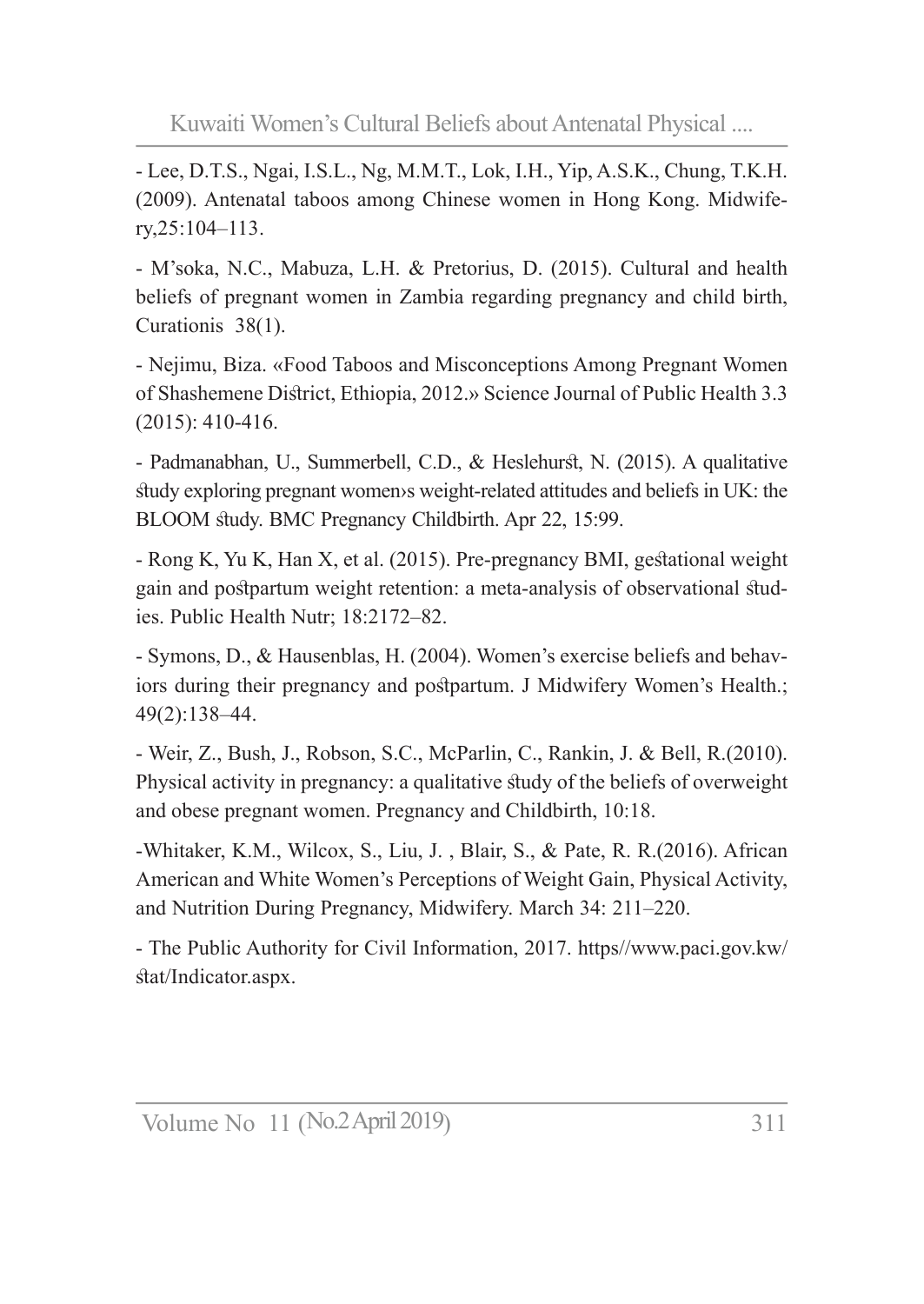Dr. Maha El Sahary

| <b>Characteristics</b>           | $N(\zeta)$ | <b>Characteristics</b>                                       | $N(\%)$    |
|----------------------------------|------------|--------------------------------------------------------------|------------|
| <b>Age category, Years</b>       |            | <b>Roots</b>                                                 |            |
| 20-29                            | 132 (21.3) | Urban                                                        | 380 (61.4) |
| 30-39                            | 231 (37.3) | Bedouin                                                      | 206 (33.3) |
| 40-49                            | 113(18.3)  | <b>Kuwait governorates</b>                                   |            |
| 50-59                            | 91 (14.7)  | Al Asimah                                                    | 210 (33.9) |
| $>60$                            | 45(7.3)    | Hawalli                                                      | 131 (21.2) |
| <b>Occuupational status</b>      |            | Mubarak Al-kabeer                                            | 64 (10.3)  |
| Student                          | 53 $(8.6)$ | AL Farwaniyah                                                | 63 (10.2)  |
| Student & employed               | 26(4.2)    | Al Jahra                                                     | 75(12.1)   |
| Employed                         | 361 (58.3) | Al Ahmadi                                                    | 64 (10.3)  |
| Retired                          | 85 (13.7)  |                                                              |            |
| Housewife                        | 75 (12.1)  | <b>Educational level</b>                                     |            |
| <b>Religious affiliation</b>     |            | Low education                                                | 190 (30.7) |
| Sunni                            | 504 (81.4) | Middle education                                             | 353 (57.0) |
| Shiite                           | 110 (17.8) | High education                                               | 72 (11.6)  |
| <b>Monthly income</b><br>(in KD) |            | <b>Source of information</b><br>(phyical activity pregnancy) |            |
|                                  |            |                                                              |            |
| $<$ 500                          | 20(3.2)    | Media                                                        | 72(16.8)   |
| 501-800                          | 59 (9.5)   | Social media                                                 | 138 (32.2) |
| 801-1,100                        | 128 (20.7) | Grandmother                                                  | 187 (43.6) |
| 1,101-1,400                      | 120 (19.4) | Mother                                                       | 25(5.8)    |
| 1,401-1,700                      | 55 (8.9)   | Sisters                                                      | 5(1.2)     |
| 1,701-2,000                      | 49 (7.9)   | Friends                                                      | 177 (41.3) |
| 2001-2,300                       | 46(7.4)    | Health center                                                | 181 (42.2) |
| 2,301-2,600                      | 88 (14.2)  | <b>Educational</b> institutions                              | 59 (13.8)  |
| 2,601-2,900                      | 15(2.4)    | Others                                                       | 9(2.1)     |

**Table 3.** Descriptive Statistics and T-Test Results for Respondents' Ethnic Background and Cultural Beliefs about Lifestyle Behaviors During Pregnancy.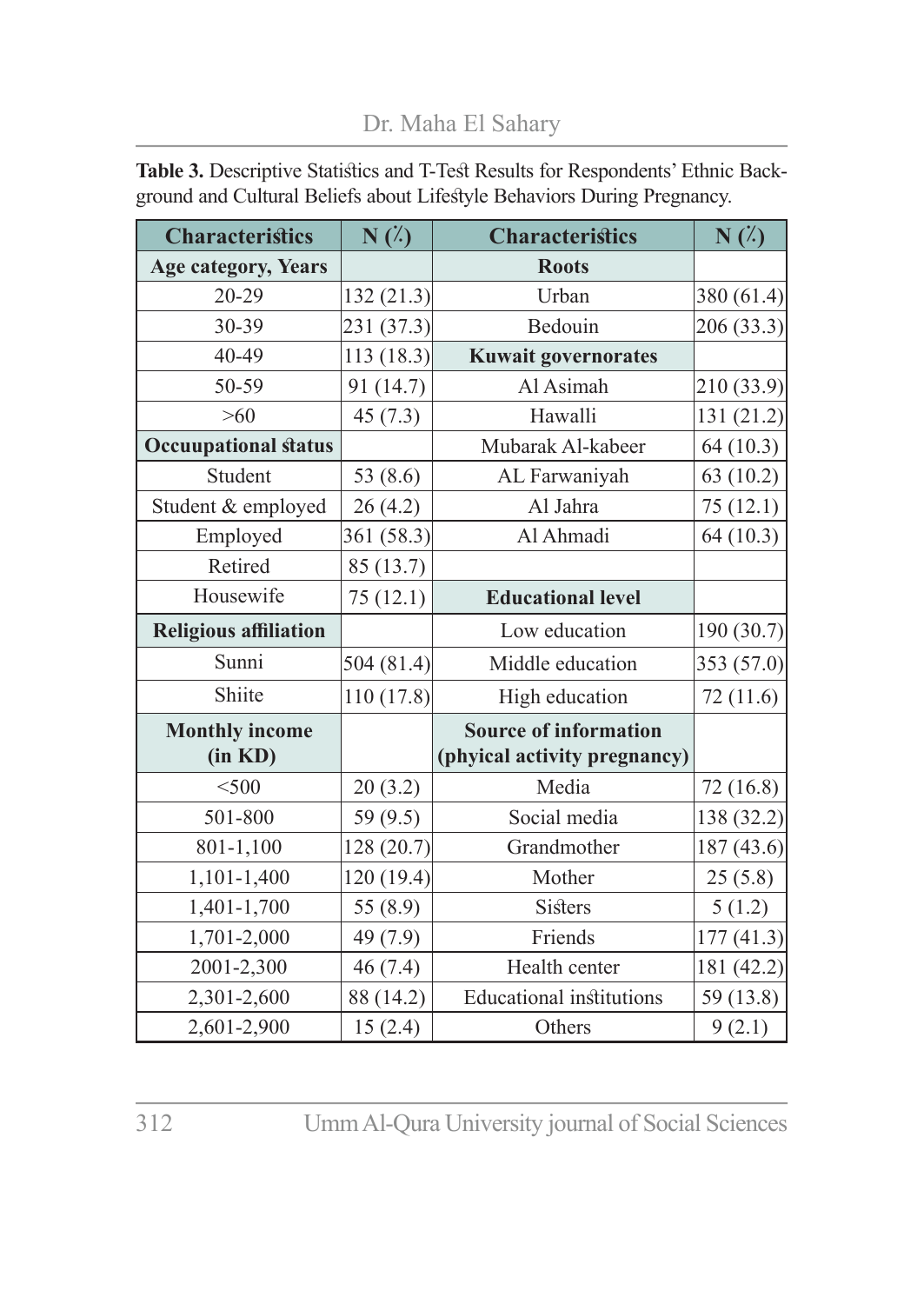| Table 2. Descriptive Statistics and T-Test Results for Respondents' Religious |
|-------------------------------------------------------------------------------|
| Affiliation and Cultural Beliefs about Lifestyle Behaviors During Pregnancy.  |

|                                                                    |     | Sociocultural characteristics variables |              |           |
|--------------------------------------------------------------------|-----|-----------------------------------------|--------------|-----------|
| <b>Cultural Beliefs</b>                                            |     |                                         | <b>Sec</b>   |           |
|                                                                    |     |                                         | Sunni/Shiite |           |
|                                                                    | df  |                                         | M            | <b>SD</b> |
| Raising cats as a pet leads to                                     | 606 | $-4.068**$                              | 2.95         | 1.05      |
| miscarriage.                                                       |     |                                         | 3.41         | 1.08      |
| Pregnant women should not sleep on the                             |     |                                         | 3.47         | 1.21      |
| abdomen because it will cause suffoca-<br>tion to their offspring. | 609 | $1.918*$                                | 3.22         | 1.25      |

\* P < 0.05, \*\* P < 0.0001 (2-tailed)

**Table 3.** Descriptive Statistics and T-Test Results for Respondents' Ethnic Background and Cultural Beliefs about Lifestyle Behaviors During Pregnancy.

|                                                                                            |     | <b>Sociocultural characteristics</b><br>variables |      |           |
|--------------------------------------------------------------------------------------------|-----|---------------------------------------------------|------|-----------|
| <b>Cultural Beliefs</b>                                                                    |     | <b>Roots</b>                                      |      |           |
|                                                                                            |     | Urban/Bedouin                                     |      |           |
|                                                                                            | df  | t.                                                | M    | <b>SD</b> |
| If the mother's face is round or full, the female                                          | 581 | 2.484*                                            | 3.21 | 1.12      |
| offspring.                                                                                 |     |                                                   | 2.96 | 1.17      |
| Sexual intercourse during pregnancy causes                                                 | 577 | $2.764**$                                         | 3.23 | 1.10      |
| abortion.                                                                                  |     |                                                   | 2.98 | 1.00      |
| The mother determines the sex of the offspring                                             | 579 | $4.130***$                                        | 2.98 | 1.46      |
|                                                                                            |     |                                                   | 2.48 | 1.30      |
| It is best for the pregnant women not to exercise and                                      | 580 | $2.181*$                                          | 3.14 | 1.26      |
| to minimize movement as much as possible.                                                  |     |                                                   | 2.91 | 1.16      |
| Looking at the ugly face will affect the shape of                                          | 579 | $2.766**$                                         | 3.09 | 1.31      |
| the offspring and can become ugly too.                                                     |     |                                                   | 2.78 | 1.19      |
| The pregnant woman should avoid swimming<br>to stay away from the water waves that hit her | 575 | $2.821**$                                         | 3.39 | 1.10      |
| stomach.                                                                                   |     |                                                   | 3.12 | 1.07      |

Volume No 11 (No.2 April 2019) 313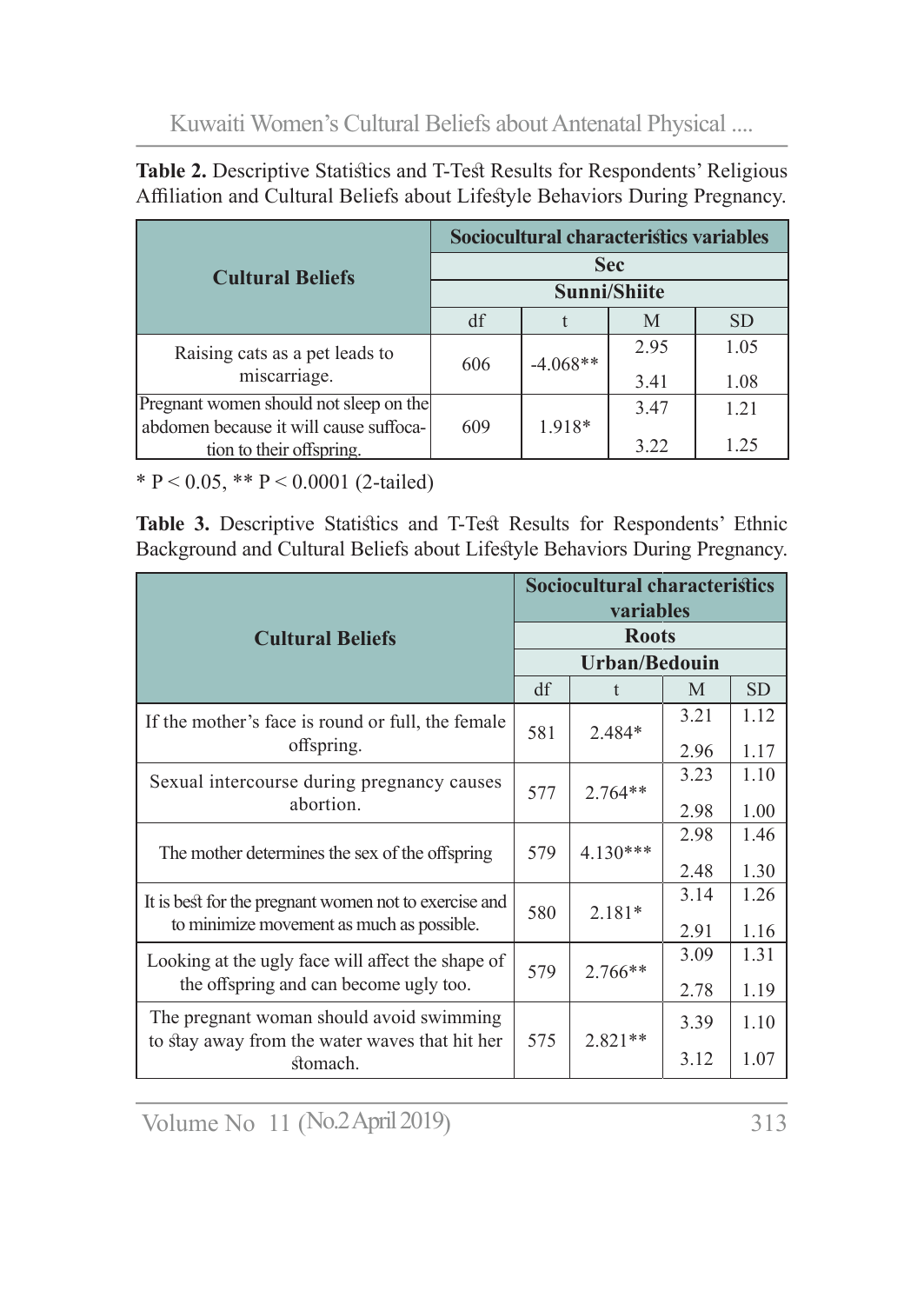|                                                                                                |     | <b>Sociocultural characteristics</b><br>variables |              |              |
|------------------------------------------------------------------------------------------------|-----|---------------------------------------------------|--------------|--------------|
| <b>Cultural Beliefs</b>                                                                        |     | <b>Roots</b>                                      |              |              |
|                                                                                                |     | <b>Urban/Bedouin</b>                              |              |              |
|                                                                                                | df  | $\mathbf{t}$                                      | M            | <b>SD</b>    |
| Bleeding of the gums during pregnancy is common in<br>most pregnant women.                     | 578 | $-1.927*$                                         | 3.06<br>3.22 | 0.99<br>0.96 |
|                                                                                                |     |                                                   | 3.20         | 1.26         |
| Pregnant woman cannot take antibiotics.                                                        | 552 | $-3.832***$                                       | 3.61         | 1.12         |
| The pregnant woman must move away from                                                         |     |                                                   |              |              |
| microwave radiation because it is harm to fetal                                                | 578 | $-3.641***$                                       | 3.19         | 1.21         |
| health.                                                                                        |     |                                                   | 3.55         | 1.11         |
| Pregnant woman supposed to stay away from<br>problems because they affect the health of their  | 580 | $-3.661***$                                       | 3.12         | 1.31         |
| offspring.                                                                                     |     |                                                   | 3.52         | 1.21         |
| Hair dye during pregnancy harms the offspring.                                                 | 579 | $-2.755**$                                        | 3.10         | 1.14         |
|                                                                                                |     |                                                   | 3.38         | 1.18         |
| Going to a funeral while pregnant may lead to                                                  |     |                                                   | 3.22         | 1.47         |
| miscarriage                                                                                    | 578 | 4.185***                                          | 2.71         | 1.25         |
| Going to a funeral while pregnant may prevent                                                  | 573 | $6.468***$                                        | 3.19         | 1.59         |
| getting pregnant again                                                                         |     |                                                   | 2.32         | 1.39         |
| Pregnant women should not wear yellow cloth-<br>ing because she may cause an offspring to have | 578 | 5.597***                                          | 3.18         | 1.59         |
| jaundice after birth.                                                                          |     |                                                   | 2.44         | 1.41         |
| Fasting harms the pregnant health even if she is                                               | 581 | 5.353***                                          | 3.12         | 1.49         |
| in good health.                                                                                |     |                                                   | 2.44         | 1.40         |
| The pregnant woman must sit on                                                                 | 579 | $5.541***$                                        | 3.17         | 1.34         |
| the chair and pray                                                                             |     |                                                   | 2.53         | 1.28         |
| Pregnant women should not sleep on the abdo-<br>men because it will cause suffocation to their | 581 | $-2.689**$                                        | 3.30         | 1.22         |
| offspring                                                                                      |     |                                                   | 2.59         | 1.23         |

#### Dr. Maha El Sahary